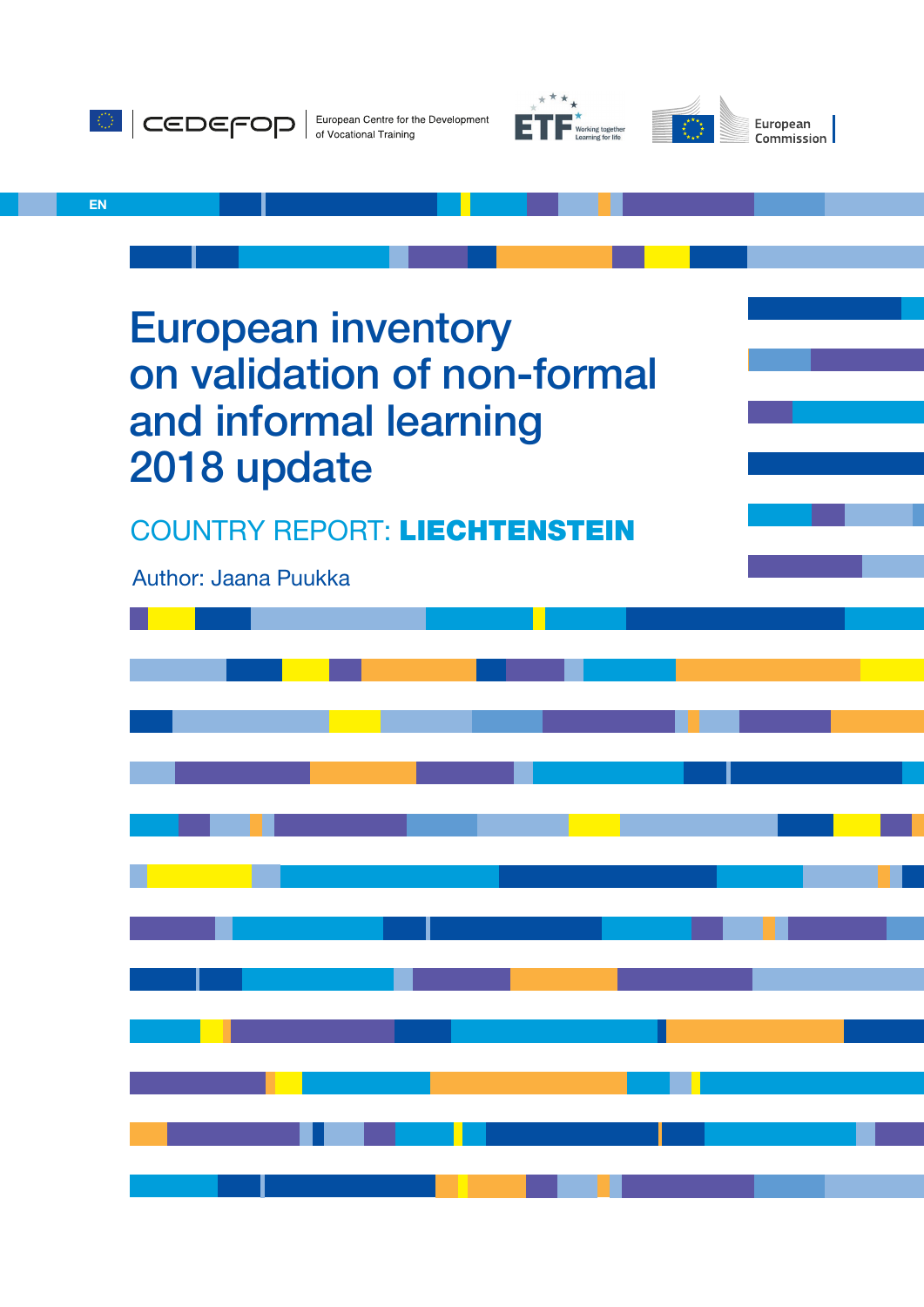# **Acknowledgements**

This country update was produced by Jaana Puukka, as part of the 2018 update to the European Inventory on validation, a project managed by ICF (lead consultants: Manuel Souto-Otero, Ilona Murphy, Gabor Endrodi, David Scott and Andreea Hrimiuc) under the supervision of a steering committee formed by the European Commission (Koen Nomden, Godelieve Van-Den Brande; Martina Ni Cheallaigh and Corinna Liersch), Cedefop (Ernesto Villalba and Jens Bjornavold), and the ETF (Michael Graham and Kersti Raudsepp).

The report has benefitted from feedback from the European qualifications framework advisory group (EQF AG) members for Liechtenstein as well as other national-level quality assurance (QA) contacts with expertise in validation.

Work was carried out under DG EMPL Implementing Framework Contract EAC/47/2014-3: VC 2017/0692

Disclaimer:

The contents of this publication do not necessarily reflect the position or opinion of the European Commission, Cedefop, the ETF, ICF, the EQF AG members or the other QA contacts. Neither the European Commission nor any person/organisation acting on behalf of the Commission is responsible for the use which might be made of any information contained in this publication.

The publication has neither been edited nor proof-read by Cedefop's editing service.

Please cite this publication as: Puukka, J. (2019). *European inventory on validation of non-formal and informal learning 2018 update:* Liechtenstein*.*  [http://libserver.cedefop.europa.eu/vetelib/2019/european\\_inventory\\_validation\\_2018\\_](http://libserver.cedefop.europa.eu/vetelib/2019/european_inventory_validation_2018_%20Liechtenstein.pdf)  [Liechtenstein.pdf](http://libserver.cedefop.europa.eu/vetelib/2019/european_inventory_validation_2018_%20Liechtenstein.pdf)

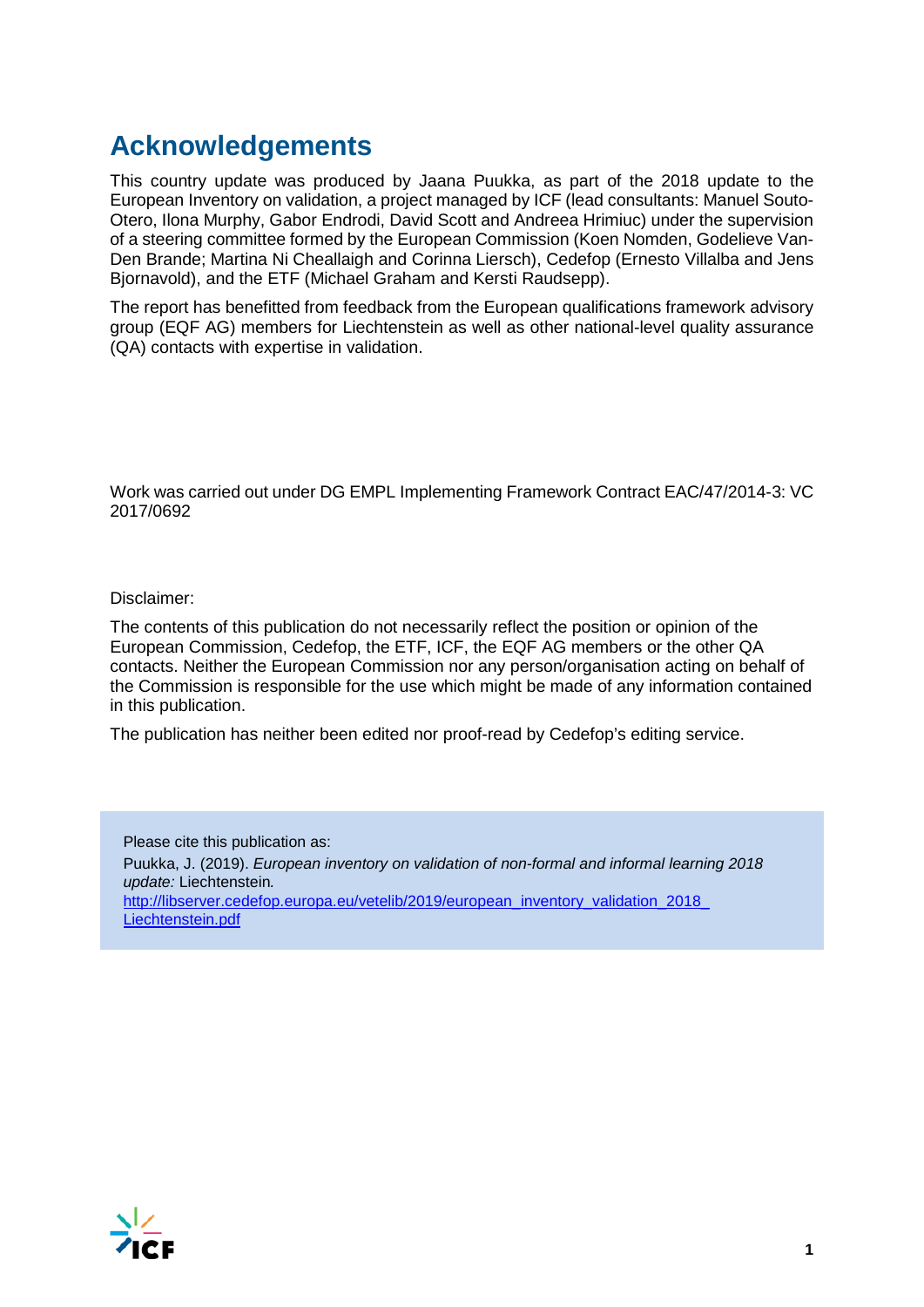# **1 Introduction**

The validation of non-formal and informal learning remains low on Liechtenstein's policy agenda and the take-up by users is negligible. There is no centralised, holistic approach to validation, although approaches have been developed in higher education and initial vocational education and training (VET).

No major changes have been made to the validation of non-formal and informal learning since the 2016 update. The National Qualifications Framework (NQF) covering formal education was finalised in 2017, with no plans to include non-formal and informal learning in the later stages of development $^{\text{1}}$  $^{\text{1}}$  $^{\text{1}}$ .

Progress towards the 2012 Council Recommendation on Validation has been limited. In higher education validation is at the discretion of higher education institutions. The system of validation in initial VET is aligned with the Swiss system: due to the lack of VET schools, only the first of the four steps is delivered in Liechtenstein, where after the candidates are referred to Switzerland. In 2017 no new candidates showed interest in the services which reflects the low number of unqualified and unemployed workforce in Liechtenstein but may also indicate that the system does not sufficiently serve users. The number of staff involved in validation in VET is small, while in higher education the staff is spread across faculties.

Alignment with the 2012 Council Recommendation would require a number of changes. Action is needed to ensure that the NQF will be broadened to non-formal and informal learning, and to make validation more user-friendly. More attention should be given to disadvantaged groups and to the development of a mechanism to offer skills audits for those who are unemployed or at risk of unemployment, irrespective of their residence. In the initial VET sector, validation currently provides permission to participate in the final examination for vocational qualifications, rather than full qualifications, while in higher education validation is mainly used for access and admission. The standards used for the validation processes within VET and higher education are identical to those used within the formal education system, although the Lisbon Convention is respected. More efforts could be made to promote the Union transparency tools. Synergies between validation arrangements and credit systems are applicable through the use of ECTS. ECVET is not generally used.

The disadvantages in the VET validation system include the time-consuming and demanding processes and high indirect costs to users which encourage people with work experience to opt for regular VET programmes rather than for validation.<sup>[2](#page-2-1)</sup> The limited experience in validation (two individuals have so far gone through the validation in initial VET) does not allow for an evaluation of the strengths, but they are likely to include support from employers who value the thorough processes, and the personalised guidance to users<sup>[3](#page-2-2)</sup>. Validation in higher education is at the discretion of individual institutions with limited central level coordination<sup>[4](#page-2-3)</sup>. Due to the devolution of responsibilities to faculties and the lack of economic incentives for validation, institutions have not created shared regulations or practices in validation. The *de facto* cap in the University of Liechtenstein for the number of validation cases concerning higher education access without formal access qualifications ensures that validation remains an under-utilised channel to higher education.

<span id="page-2-3"></span><span id="page-2-2"></span><sup>4</sup> Interview with the Department of Higher Education Liechtenstein, 03/05/2018.



<span id="page-2-0"></span> <sup>1</sup> Interview with Agency for International Affairs Liechtenstein, 23/04/2018

<span id="page-2-1"></span><sup>2</sup> Interview with Agency for International Education Affairs Liechtenstein 23/04/2018; confirmed by an email message from the Liechtenstein Office for Vocational Education and Vocational Counselling ABB, 23/04/2018, and interview with the Foundation Adult Education Liechtenstein, 26/04/2018.

<sup>3</sup> Interview with Liechtenstein's Office for Vocational Education and Vocational Counselling ABB, 26/04/2018.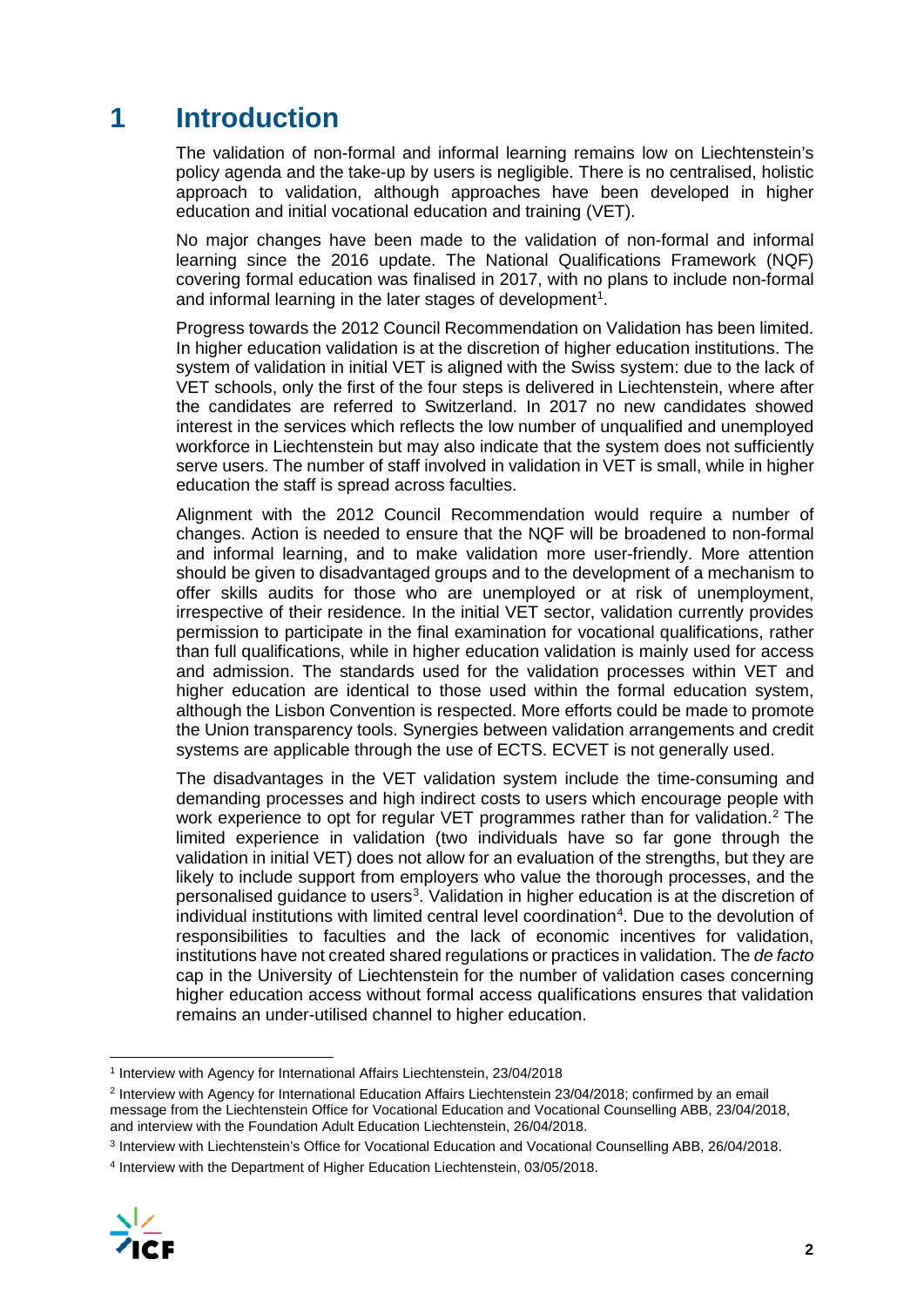# **2 National perspective**

## **2.1 Overarching approach to validation**

As in 2016, the validation of non-formal and informal learning is not a policy priority in Liechtenstein or a focus of public attention. According to the National Education Strategy for 2020, Liechtenstein aims to promote the validation of non-formal learning in further education and lifelong learning (Government of Liechtenstein, 2011a), but this goal has not been actively pursued<sup>[5](#page-3-0)</sup>. For example, during the preparation of the NQF the validation of non-formal and informal learning was not seen as a priority, and there are limited prospects for inclusion at later stages<sup>[6](#page-3-1)</sup>.

No major changes have been made to the validation of non-formal and informal learning since the 2016 update, regarding the approach, focus, methods and the use of validation. Validation approaches have been developed in initial VET and higher education, while other sectors are not covered. The NQF, with appropriate links to the EQF, was finalised at the end of 2017. As noted above, it covers formal qualifications from vocational secondary level to tertiary education level, including the dual VET system and the academic higher education system (Government of Liechtenstein, 2017a).

#### **The legal basis for the validation of non-formal and informal learning has not changed since 2011.**

**Within the VET system**, section V (focused on qualification approaches) of the 2008 Vocational Training Act covers the most important provisions:

- Article 45 states that vocational qualifications can be proved by state-recognised qualification approaches to validation of non-formal learning;
- Article 46 determines that the admission to any examination or qualification approach does not depend on attending certain educational programmes; where vocational qualifications have not been acquired in an organised educational programme, admission is only granted if the applicant has at least five years of work experience;
- Article 47 states that the government can promote organisations that develop or provide qualification approaches for the validation of non-formal learning/education.

Citizens from other (EU) countries have the same rights to undergo validation processes as citizens of Liechtenstein. The 2016 update notes that the citizens of Switzerland, Austria and Germany may use the advice and counselling of the Liechtenstein Office for Vocational Education and Vocational Counselling, ABB (*Amt für Berufsbildung und Berufsberatung*) for both formal recognition of formal qualifications and validation of non-formal and informal learning in VET (if they live in Liechtenstein).

**The legal basis of validation in the higher education system** was reformed in 2010 regarding the admission to higher or further education programmes based on the validation of non-formal or informal learning. In 2011, in conjunction with the new Law

<span id="page-3-1"></span><sup>6</sup> Interview with Agency for International Education Affairs Liechtenstein 23/04/2018 and the Foundation Adult Education Liechtenstein, 26/04/2018.



<span id="page-3-0"></span> <sup>5</sup> Interview with Agency for International Education Affairs Liechtenstein 23/04/2018.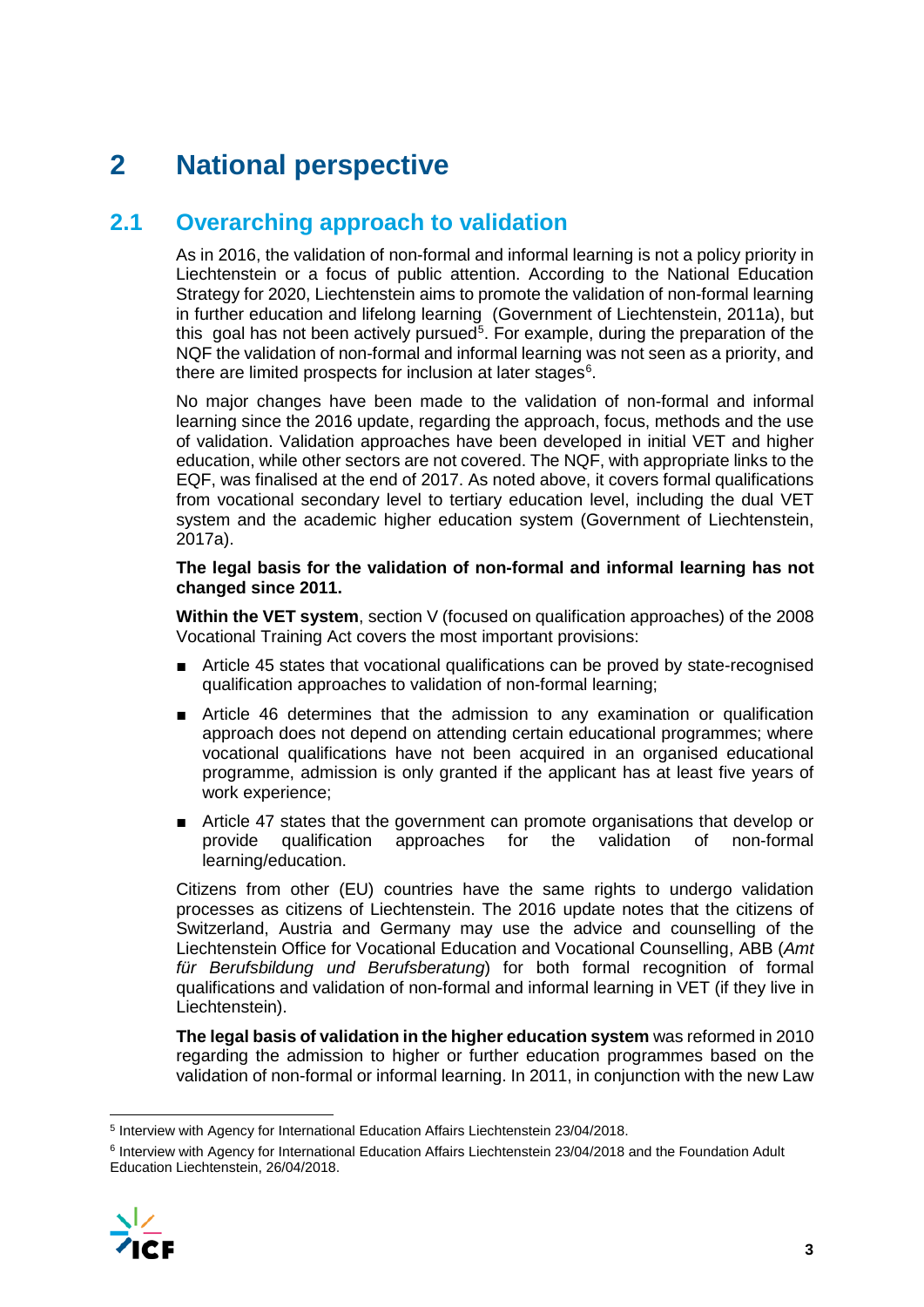on Higher Education, also a new Regulation on Higher Education came into force (Government of Liechtenstein, 2011b) stating:

- the conditions and the process of admission without a Matura degree (upper secondary qualification) or a comparable degree sur dossier (on the basis of a written application with documents providing evidence of knowledge and competences relevant to the respective degree) (Ordinance on Higher Education, Article 23 ff.);
- the limitation of the crediting of learning acquired outside of the higher education system regarding the acquisition of a protected further education master (Ordinance on Higher Education, Article 16, Paragraph 2).

Decisions on admission to higher education programmes without a *Matura* – the admission *sur dossier* – are at the discretion of the individual higher educational institutions, in practice the individual faculties. They decide on the prospective student's ability to study based on validation of non-formal or informal learning (Government of Liechtenstein, 2013). Admission *sur dossier* can be implemented only in bachelor programmes and further education Master programmes.

In further education Master programmes, up to one-sixth of the necessary work load for the full qualification – 10 out of 60 ECTS credit points - can be validated through the recognition of non-formal and informal learning<sup>[7](#page-4-0)</sup>.

No specific efforts have been made to support the **implementation of the Upskilling Pathways Recommendation[8](#page-4-1) .** In general, the existing validation arrangements do not adequately support low-skilled adults.

## **2.2 Validation in education and training**

**Liechtenstein has no centralised system or holistic procedure for validation of non-formal and informal learning across sectors;** while validation approaches have been developed in higher education, and validation in initial VET is delivered with Switzerland, there are none for general education or adult education, including continuing VET. In higher education, validation is under the supervision of the Office of Education (Department of Higher Education), but within the purview of individual higher education institutions, more specifically the faculties, which implies a lack of shared national reference point for all validation cases, and case-by-case tailoring $^9$  $^9$ . Validation for initial VET is carried out in Switzerland, while ABB provides only initial information and guidance.

Given the small size of population and generally good employment situation, no priorities have been identified regarding population groups, industry fields or education sectors, apart from initial VET and higher education.

**The validation process in initial VET** is geared towards partial certification of a formal qualification in the dual VET system $10$ , where school-based provision is offered in Swiss VET schools and work-based learning in companies in Liechtenstein.

<span id="page-4-3"></span><span id="page-4-2"></span> $10$  The dual system of VET plays an important role in Liechtenstein. Roughly 65% of students complete an apprenticeship after leaving compulsory school. Apprenticeships are organised in close cooperation with businesses and last, on average, 3-4 years. Roughly 700 businesses from trade and industry, of the service sector and administration offer education positions in around 80 professions. About 1 200 apprenticeship positions are registered. Source: Eurydice, 2016b.



<span id="page-4-0"></span> <sup>7</sup> Interview with the Department for Higher Education, 03/05/2018.

<span id="page-4-1"></span><sup>8</sup> Interview with Liechtenstein's Office for Vocational Education and Vocational Counselling ABB, 26/04/2018.

<sup>9</sup> Interview with the Department of Higher Education, 03/05/2018.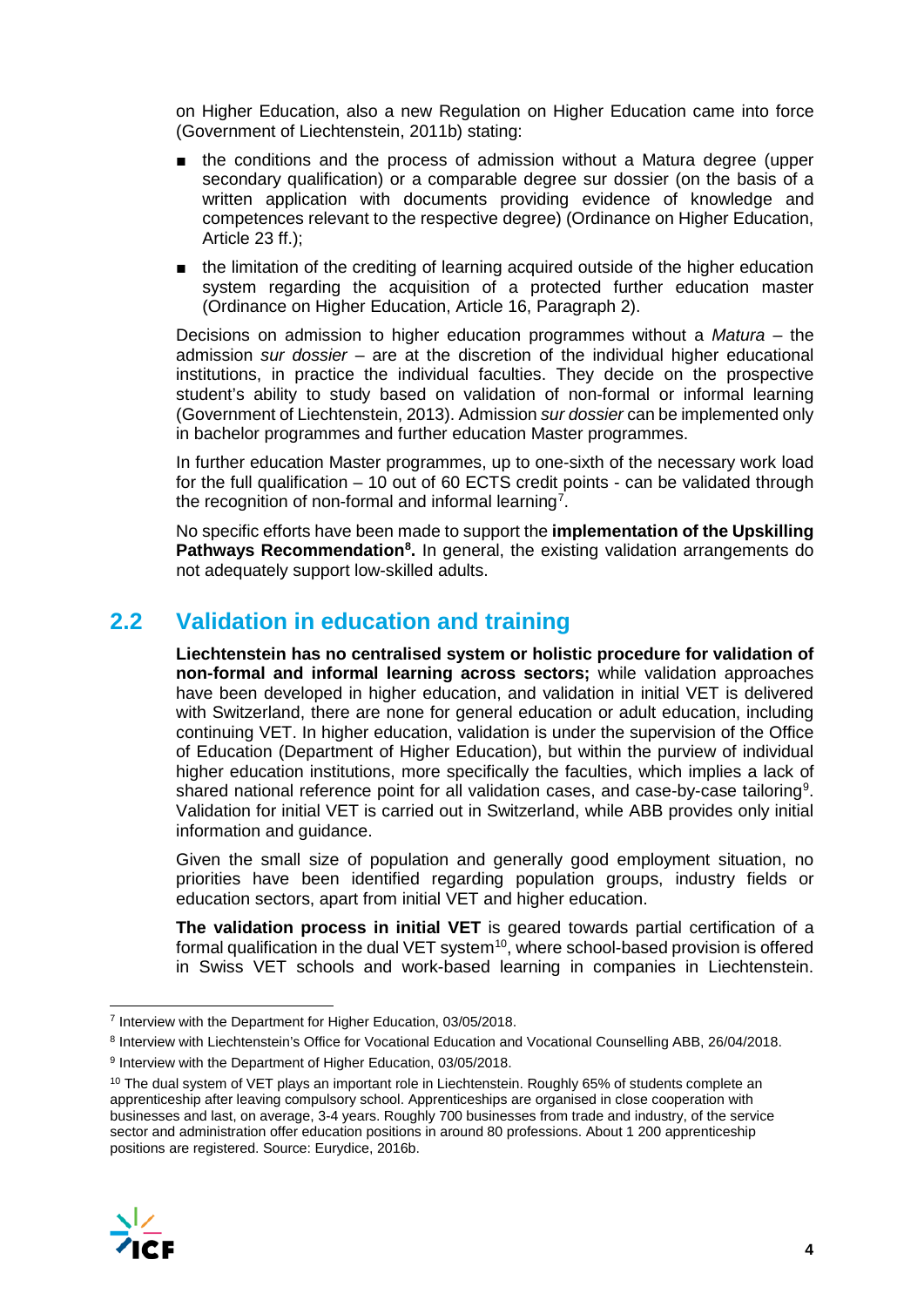Validation provides access to the final examination for vocational qualifications which also takes place in Switzerland.

In the VET sector, any resident of Liechtenstein with at least five years of work experience can apply for admission to the final examination for the vocational qualification. If the applicant has followed an organised educational programme in VET schools in Switzerland, two years of relevant work experience allow direct enrolment to the final exam for the vocational qualification given the exemption from the apprenticeship stage<sup>11</sup>.

The four stages of validation (identification, documentation, assessment, and certification) identified in the Council recommendation are included in the initial VET validation arrangements. The validation is comparable to the model of the Council recommendation, but can take two to three years or even longer. Only the first step – information and advice – is (partially) offered in Liechtenstein (Cedefop, 2011). Information and some initial guidance is given but further guidance takes place in Switzerland<sup>12</sup>. The multi-stage process outlined in the 2016 update involves various competence tests and showcasing of prior experience. Candidates who lack proof of a certain core competence need to follow relevant courses and take exams, which contributes to a time-consuming and demanding process:

#### **Step 1 - Information and advice (partly delivered in Liechtenstein):**

ABB provides information and advice to interested individuals. This includes information on the ABB website through the Gateway Portal (*Eingangsportal*) and the first interview during which the validation process is explained and the needs of the candidate are identified. Contrary to the information in the 2016 Inventory update, the ABB also allocates the candidate to the appropriate VET centre in Switzerland which offers further advice on validation (*Abklärungszentrum*)[13](#page-5-2). Candidates are expected to attend an information event at the advice centre: these events are open to both employers and employees who want to have their skills validated. The ABB also provides a written confirmation that it will cover the costs of the validation process. For the services of the Step 1, the ABB collects a nominal fee (CHF 50).

#### **Step 2 - Skills audit and guidance (in Switzerland)**

The applicant describes and documents his/her competences in a standard format dossier available online, and can add assessments/references from others. Guidance seminars and coaching are available, and the candidate has access to a careers adviser in Switzerland.

The aim of step 2 is to complete and submit the full dossier correctly.

#### **Step 3 – Assessment (in Switzerland):**

A panel of experts is responsible for the assessment of the candidate's dossier (Panel Audit). The dossier, which includes the confirmation from the ABB to cover the costs of the validation, is then examined by the expert panel and a discussion is held with the candidate to clarify any questions.

The aim of step 3 is to enable the expert panel to make an assessment of the candidate's dossier.

<span id="page-5-2"></span><span id="page-5-1"></span><sup>&</sup>lt;sup>13</sup> The VET centres can be found on the Gateway Portal (Eingangsportal) of Liechtenstein's Office for Vocational Education and Vocational Counselling ABB.



<span id="page-5-0"></span><sup>&</sup>lt;sup>11</sup> Interview with Agency for International Education Affairs Liechtenstein, 23/04/2018.

<sup>12</sup> Interview with Liechtenstein's Office for Vocational Education and Vocational Counselling ABB, 26/04/2018.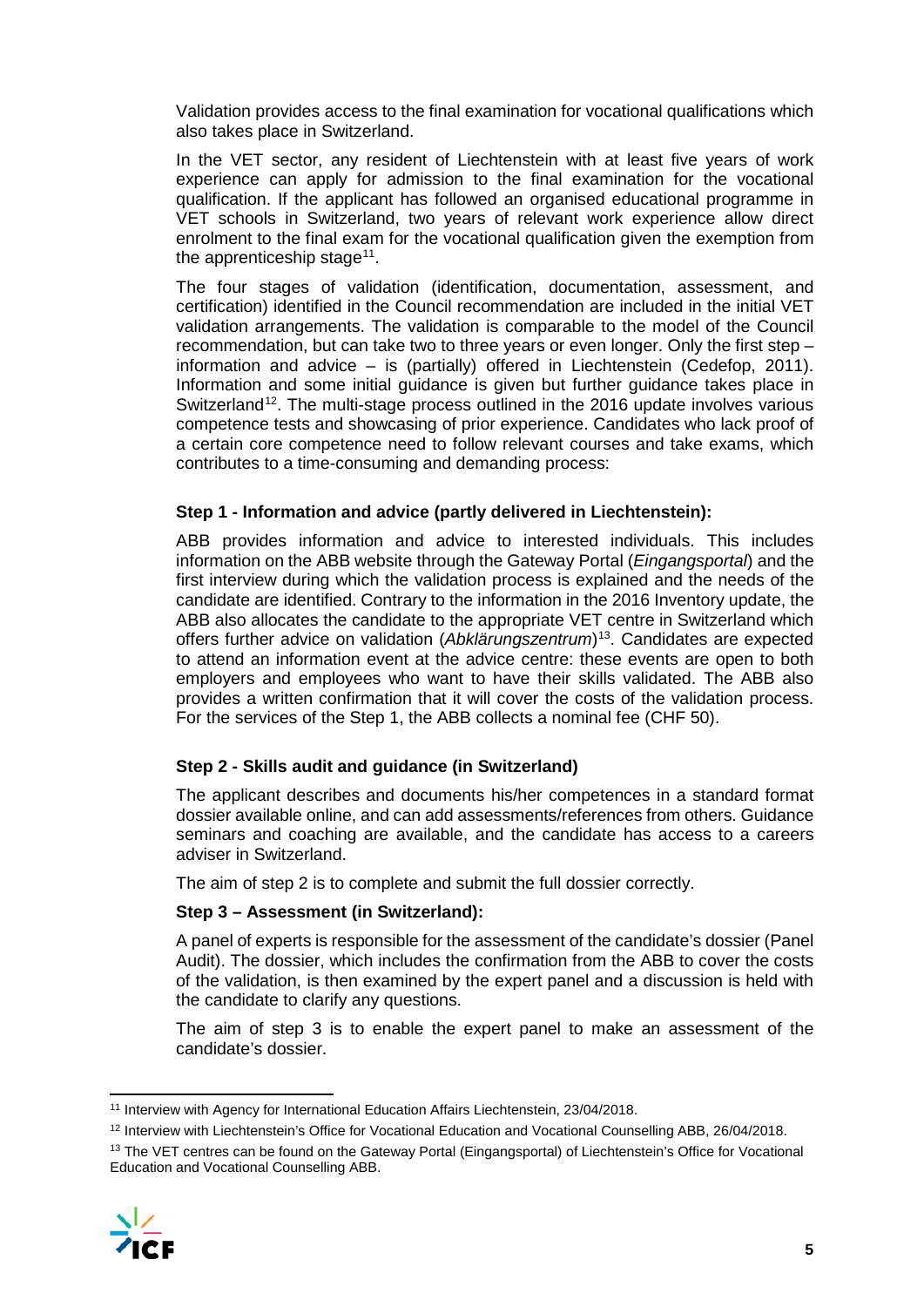#### **Step 4a - Validation/ Partial certification (in Switzerland)**:

The candidate receives a proof of learning, which identifies the competences he/she has acquired as well as the modules/competences which must be obtained in order to achieve the qualification. (This proof of learning can on its own improve the applicant's chances on the labour market). The candidate can attend the necessary training or acquire additional work experience in order to achieve the full qualification. Candidates do not have to participate in the final examination to validate basic vocational education.

The aim of step 4a is to identify which of the candidate's existing skills can be recognised.

#### **Step 4b – Certification (in Switzerland)**:

The expert panel re-evaluates the candidate's dossier. The aim of step 4b is to receive the full proof of qualification (Cedefop, 2011). In principle if all requirements are met, the candidate receives a full qualification. In practice this step applies to all candidates who bring necessary qualifications, which can also be acquired through informal and non-formal learning.

**In the higher education sector**, the higher education institutions are free to choose appropriate approaches towards the validation of non-formal and informal learning as long as they are fair and undiscriminating (LLV, 2013). The validation of non-formal and informal learning is mainly used for access and admission to higher education programmes or gaining credits on the basis of prior learning or work experience, but not to obtain a full qualification or certification.

Figure 2.1 below illustrates the relationships between the formal, the non-formal, and the informal areas of education (LLV, 2013) in higher education. Recognition and transfer of learning outcomes is possible between these different areas.



#### Figure 2.1 Relationships between formal, non-formal and informal areas of education in higher education

The development of the national qualifications framework for higher education (NQFL-HS) in 2011 has brought opportunities for validation and recognition of prior learning towards admission to higher education (LLV, 2013):

admission towards study programmes (Bachelor/Master level) – the opportunity of admission sur dossier and assessment of the ability to study by the higher education institutions;

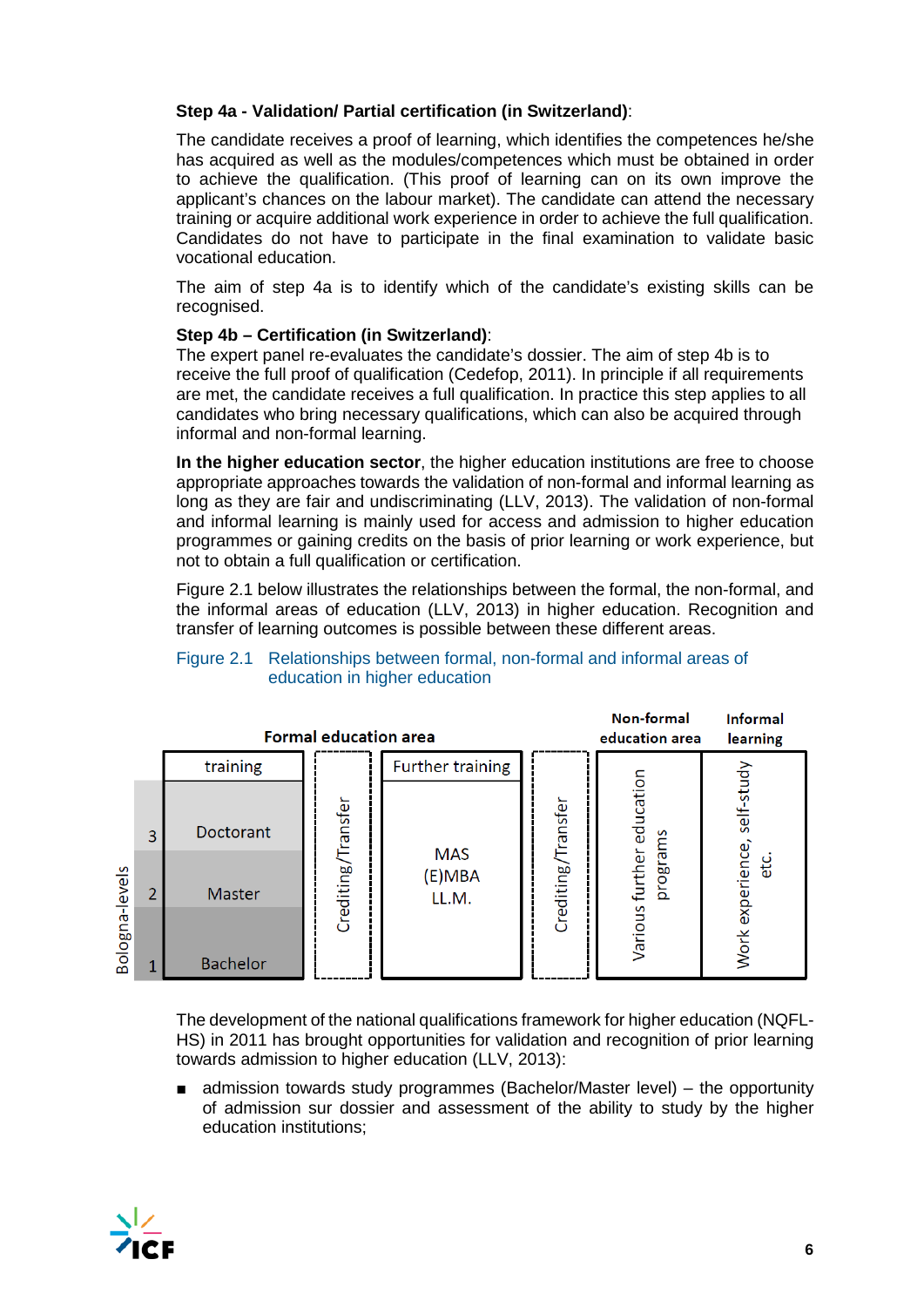- permeability from higher vocational education to further education study programmes in the higher education institutions;
- validation of non-formal- and informally-acquired skills and knowledge for the recognition of programme achievements – especially within further education.

The admission to higher education programmes (bachelor and further education master programmes) without a *Matura* is based on a portfolio in which the applicants showcase the courses they have attended and their professional competences in line with the curricula of the given programme. Validation is carried out for a specific educational programme chosen by the candidate. The validation is not a statement of equivalence or validation for *Matura*, but validation of prior acquired learning towards admission at higher education level<sup>14</sup>.

Validation cannot be used to obtain a full qualification, degree or diploma, but can only be used to access or gain admission to a higher education programme bachelor or further education master programme, or to gain credits in further education master programmes (up to 10 of the 60 ECTS credit points)<sup>[15](#page-7-1)</sup>.

**Liechtenstein has no specific strategy in relation to validation of learning undertaken by means of open educational resources (OER)**. MOOCs and Open Course Ware initiatives are not common in Liechtenstein and thus validation of learning acquired through OER is not a priority topic<sup>[16](#page-7-2)</sup>.

## **2.3 Validation and the labour market**

There are currently no national validation arrangements in place to help people to access the labour market or to support their career development other than the ABB's initial VET validation system which is based on close collaboration with Switzerland, where the VET schools are located. Consequently there are no other known initiatives linked to formal education sectors (e.g. general education, IVET, CVET, adult education, higher education) where the validation outcomes in the private sector could be used in formal education.

### **2.3.1 Skills audits**

Skills audits, undertaken in Switzerland, are a mandatory part of the validation process in initial VET, following the provision of initial information and advice. In this phase, the candidates describe and document their competences in a dossier. Candidates can attend guidance seminars or be assisted by a professional consultant. After the assessment by an audit panel, the candidate receives a portfolio that states the person's competences, knowledge and skills acquired both through formal and non-formal and informal learning, as well as the necessary steps, including additional training, to achieve a full qualification. The learning offer is provided in Switzerland.

The rules relating to skills audits are governed by the Swiss legislation and labour agreements, and they involve collaboration between private sector organisations (e.g. employers) and formal education institutions.

All residents of Liechtenstein have access to the validation system which includes a skills audit, and will benefit from state support to cover the costs, apart from the

<span id="page-7-2"></span><span id="page-7-1"></span><sup>&</sup>lt;sup>16</sup> Interview with Agency for International Education Affairs Liechtenstein, 23/04/2018.



<span id="page-7-0"></span> <sup>14</sup> Interview with the Department for Higher Education, 03/05/2018.

<sup>15</sup> Interview with the Department for Higher Education, 03/05/2018.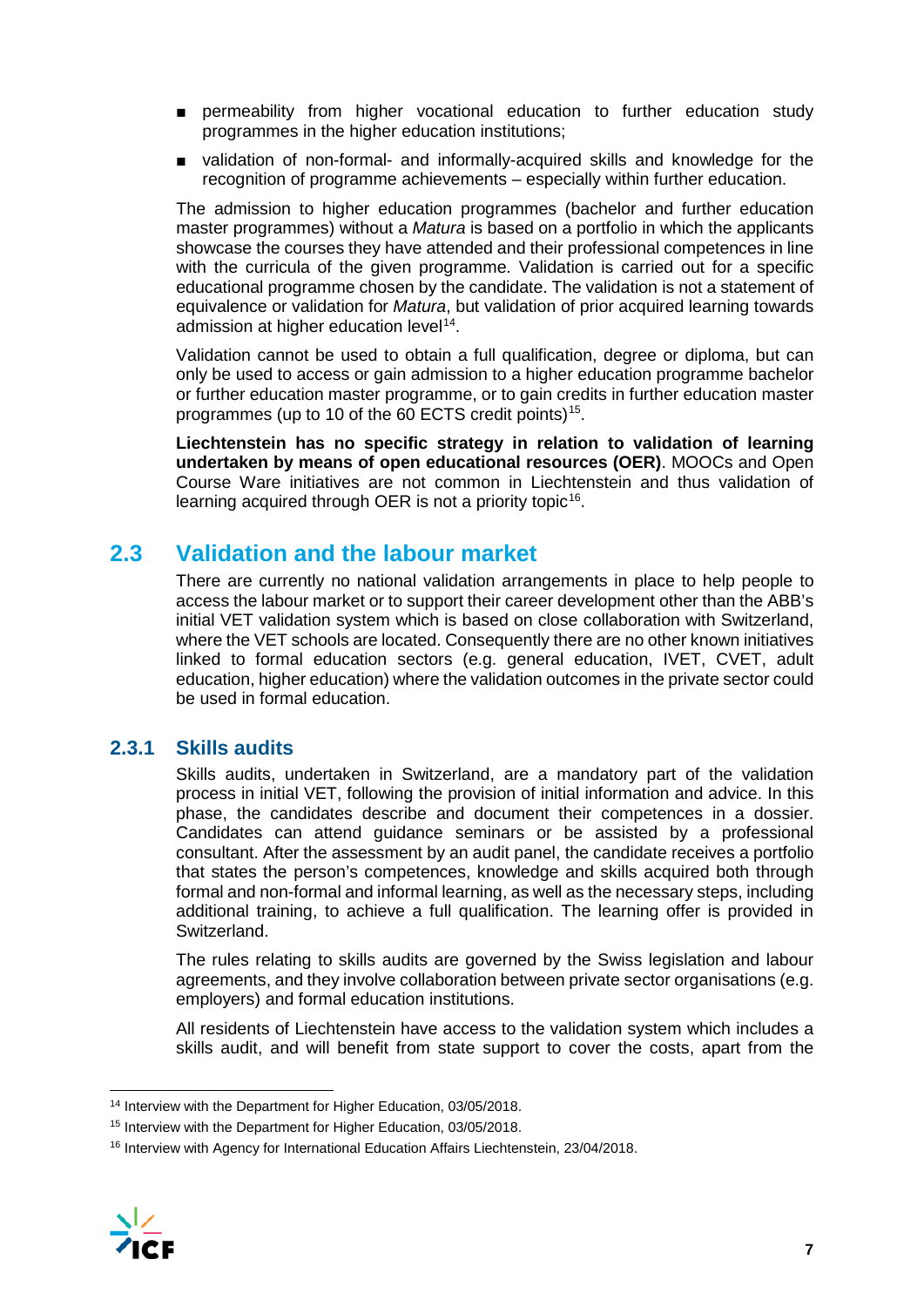aforementioned nominal fee of EUR 45 (CHF 50) for the services in Liechtenstein<sup>17</sup>. There is no automatic system to direct unemployed people or those at risk of losing their job to undertake a skills audit, however they are free to access this service. The requirement of residence is a barrier to access the skills audits, given the dependence of Liechtenstein on the large share of mobile workers who are non-residents.

Liechtenstein has not identified specific target groups for skills audits, such as migrants or unemployed people, to help them in the job search and application process, or those at risk of unemployment. There are also no skills audits targeting refugees, as the focus of integration is on language learning and refugees are not allowed to work<sup>18</sup>.

No data is collected on the level of participation in skills audits, however the 2016 update data showed that about 20 people were involved in different stages of initial VET validation, which cover skills audits. In 2017, there had been no interest in the VET validation system<sup>19</sup>.

## **2.4 Validation and the third sector**

As in the 2016 update, no data was found regarding the involvement of the third sector in the validation of non-formal and informal learning.

There is, however, evidence of interest in non-formal and informal learning through volunteering. For example the Voluntary Social Year initiative (*Freiwilliges Soziales*  Jahr<sup>20</sup>, is currently funded by the state for 2017-2019 and offers volunteering opportunities for individuals aged from 18 to 30 including those who are interested in a career change. The guided voluntary year provides experience which can be validated for the mandatory training in social work. The final certificate serves as a proof for mandatory training (*Vorpraktikum*), or provides extra points in other study fields and facilitates job search. No information was found to what extent the programme is designed alongside education institutions.

# **3 Links to national qualification systems**

A major change since the 2016 update is the finalisation of the National Qualification Framework of Liechtenstein (NQFL) at the end of 2017, after preparation since  $2011<sup>21</sup>$ . The core of Liechtenstein's NQF is formed by the eight reference levels which describe the knowledge, skills and competences of an employee or learner. The NQF covers all levels of formal dual VET, from secondary level to advanced vocational training. The overarching NQFL, which consists of the NQF-HS for university education (developed in 2011), and the NQF for VET, is strongly linked to the NQF of Switzerland, since the school-based part of dual VET system is undertaken there.

The respective legal framework includes the decree on the NQF-HS which has been complemented with the decree for the NQF for VET (Government of Liechtenstein, 2017a), which was adopted at the end of 2017, together with the EQF-referencing report (LLV, 2017).

<span id="page-8-4"></span><span id="page-8-3"></span><sup>&</sup>lt;sup>21</sup> In 2011, the government laid the cornerstone for NQFL (National Qualifications Framework of Liechtenstein) with a government decree (RA 2010/2909-4000). The directive for the development of NQFL was to create a comprehensive framework of qualifications for Liechtenstein's education system.



<span id="page-8-0"></span> <sup>17</sup> Interview with Liechtenstein Office for Vocational Education and Vocational Counselling ABB, 26/04/2018.

<span id="page-8-1"></span><sup>18</sup> Interview with Foundation Adult Education Liechtenstein, 26/04/2018.

<span id="page-8-2"></span><sup>19</sup> Interview with Liechtenstein Office for Vocational Education and Vocational Counselling ABB, 26/04/2018.

<sup>&</sup>lt;sup>20</sup> For more information see [http://www.fsj.li/SozialesJahr.aspx.](http://www.fsj.li/SozialesJahr.aspx)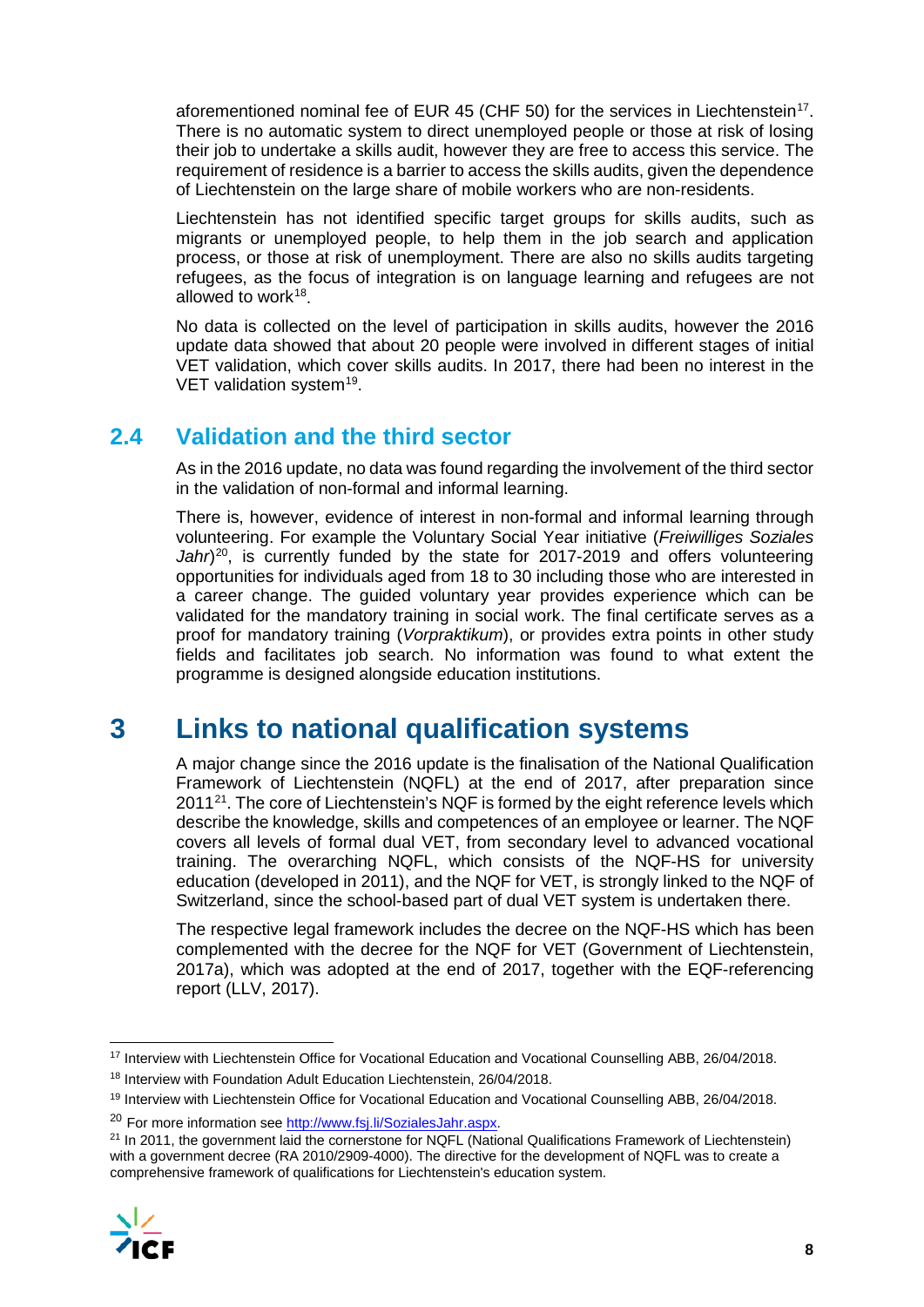As noted in the 2016 update, the NQF does not cover non-formal and informal learning. This is because Liechtenstein has sought to develop a NQF which is compatible with the qualification frameworks of its neighbouring countries, particularly those with substantial cross-border labour movements (Government of Liechtenstein, 2013). Because of the close cooperation with Switzerland in VET, the development of Liechtenstein's NQFL has been strongly linked to the Swiss model.

Furthermore, many labour market federations in Liechtenstein are integrated into the *Organisationen der Arbeitswelt* (OdA) in Switzerland, and cooperate in the decisionmaking process of the Swiss framework of qualifications. A verbal agreement at the ministerial level concedes Liechtenstein to accept the framework for VET with the relevant rankings and classifications of certificates, while developing measures for dissemination and publication (Eurydice, 2016b). The two countries have chosen to cover only formal qualifications under the NQF as the first step but with an option to include non-formal and informal learning later.

Currently skills and competences acquired through non-formal and informal learning can be used to gain access to formal education and training programmes that are referenced on the NQFL. The development of the learning outcomes approach is evident in the overarching NQFL.

A modularised structure for qualifications is applied in higher education only, but not in VET, which has implications for validation. As noted in the 2016 update, the Liechtenstein and Swiss VET do not recognise a modular structure but only the attainment of a full qualification. VET is offered in about 100 occupations, with the practical part of the training taking place in Liechtenstein, and the school-based part of the training in Switzerland. While the implementation of the ECVET is currently at a low level<sup>[22](#page-9-0)</sup>, the development of the overarching NQFL may help to identify learning outcomes from non-formal and informal learning contexts.

Within higher education, only validation for access and admission is specifically regulated by law, while validation for credit earning within a programme is not regulated or monitored. The possibility to obtain qualifications through validation is limited to the further education master programmes, where one-sixth of the total workload i.e. 10 out of 60 ECTS credit points of the study programme, can be obtained through validation<sup>23</sup>. Both unit- and module-based validation can be used in higher education. The use of ECTS in higher education and modularised study programmes may in principle facilitate validation of non-formal and informal learning, but there is no robust evidence of the extent to which this is the case.

# **4 Standards**

The (education and training) standards used for the validation processes for both admission decisions and assessments in VET and higher education are the same as those used within the formal education system. Swiss quality standards play an important role in the Liechtenstein education system. There are no nationally agreed standards or procedures to certify competences gained through non-formal and informal learning[24](#page-9-2).

<span id="page-9-2"></span><span id="page-9-1"></span><sup>24</sup> *Ibid*.



<span id="page-9-0"></span><sup>&</sup>lt;sup>22</sup> Interview with Agency for International Education Affairs Liechtenstein, 24/04/2018.

<sup>&</sup>lt;sup>23</sup> Interview with the Department for Higher Education, 03/05/2018.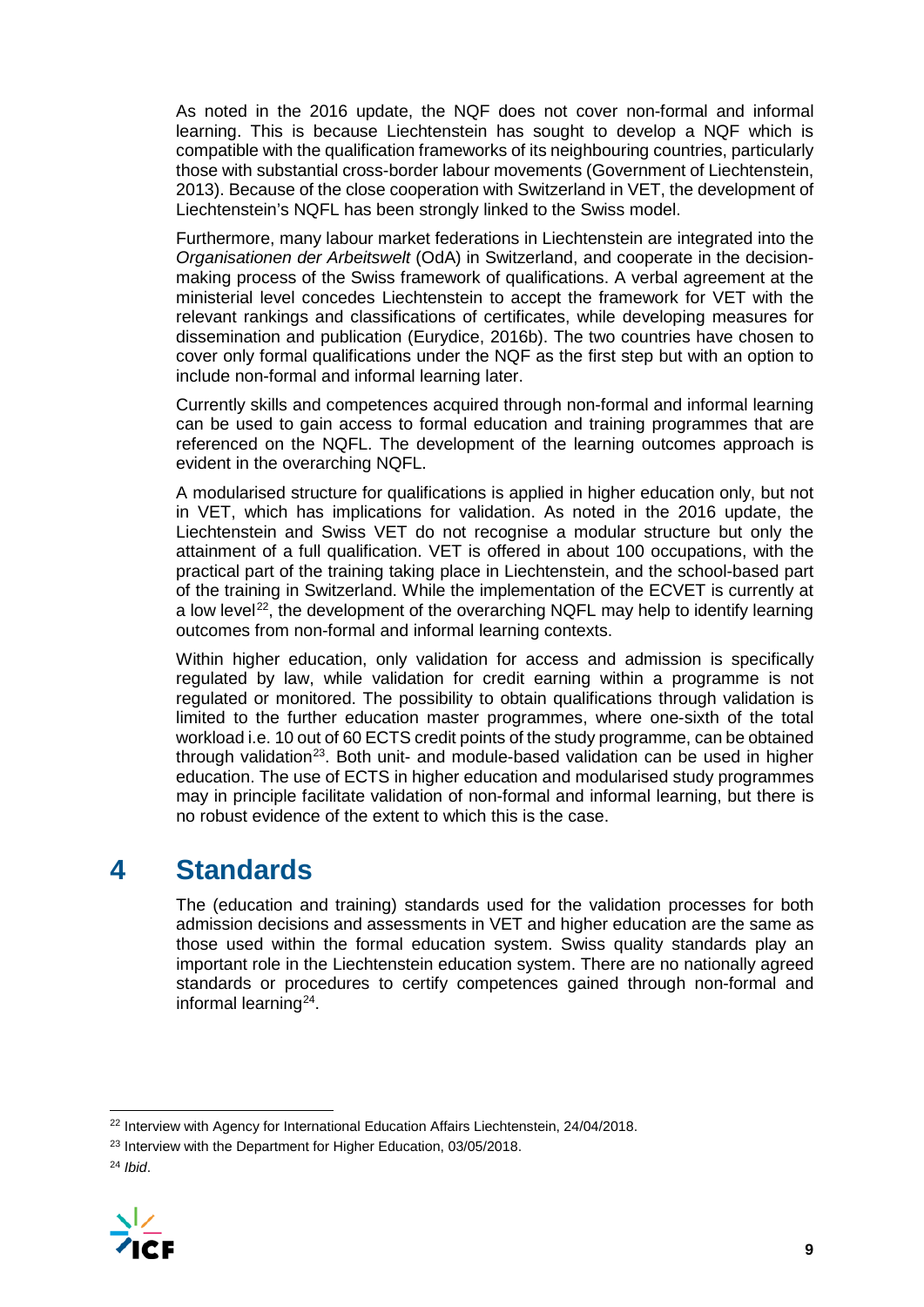# **5 Organisations and institutions involved in validation arrangements and its coordination**

There have been no changes regarding the organisations and institutions involved in validation arrangements and its coordination in Liechtenstein since the 2016 update. **ABB and employers continue to be the key stakeholders in initial VET validation.** 

Due to the small size of the population and the country – less than 37 000 inhabitants in 160 square km – there has been no need for decentralisation or major coordination: the provision of information and guidance in the validation in initial VET is offered at the national level by the ABB. Contrary to the 2016 update, the ABB does not analyse the applications for validation of prior learning/work experience towards access to formal qualifications and decide whether the applicant should enrol at a vocational school before taking the apprenticeship final examination and the duration of required schooling (Cedefop, 2011), but simply refers the candidates to Switzerland, allocating them to the most appropriate information centres and offering a guarantee for state support for the validation process<sup>25</sup>. The school-based learning takes place in Switzerland, as Liechtenstein has no vocational schools.

The role of the employer is to provide evidence of work experience in the form of an employer-issued work certificate. This document should indicate the period of work with the employer and the type of activities undertaken by the employee.

The Foundation of Adult Education is a government-established and 100% government-funded institution. It receives the state funding allocated to non-formal  $learning - 1.7%$  of the education budget – and distributes the majority of this funding to providers of non-formal learning activities. It works closely with the eight learning providers for (further/adult education) non-formal learning activities which in 2017, offered 9 000 lessons (mainly traditional contact learning) for 17 000 people. The Foundation advocates the validation of non-formal and informal learning and also develops projects to pursue this goal. Its previous work has focused on basic skills, targeting educationally disadvantaged people and providing special offers to compensate for the lack of policy focus on validation. Its current work focuses on engaging new groups of learners – migrant workers and women over 50– with an attempt to provide an impulse to education institutions, and develops additional nonformal and informal learning.[26](#page-10-1).

**In higher education and further education,** autonomous higher education institutions have the responsibility for all validation approaches as confirmed by the 2010 ordinance on higher education and formalised by the development of the NQFL-HS (comprising the whole process of validation). Each higher education institution which provides education programmes is responsible for its own approach towards validation of non-formal and informal learning within the legal framework. The approach is subject to quality assurance and supervised by the government. The Liechtenstein higher education and research system consists of the following accredited institutions:

- the University of Liechtenstein (Universität Liechtenstein);
- two small private higher education institutions which offer only PhD and further education Master programmes[27,](#page-10-2) namely the Private University in the Principality

<span id="page-10-2"></span><span id="page-10-1"></span><sup>&</sup>lt;sup>27</sup> Interview with the Department for Higher Education, 03/05/2018.



<span id="page-10-0"></span><sup>&</sup>lt;sup>25</sup> Interview with Liechtenstein Office for Vocational Education and Vocational Counselling ABB, 2/04/2018.

<sup>&</sup>lt;sup>26</sup> Interview with Foundation Adult Education Liechtenstein ABB, 26/04/2018.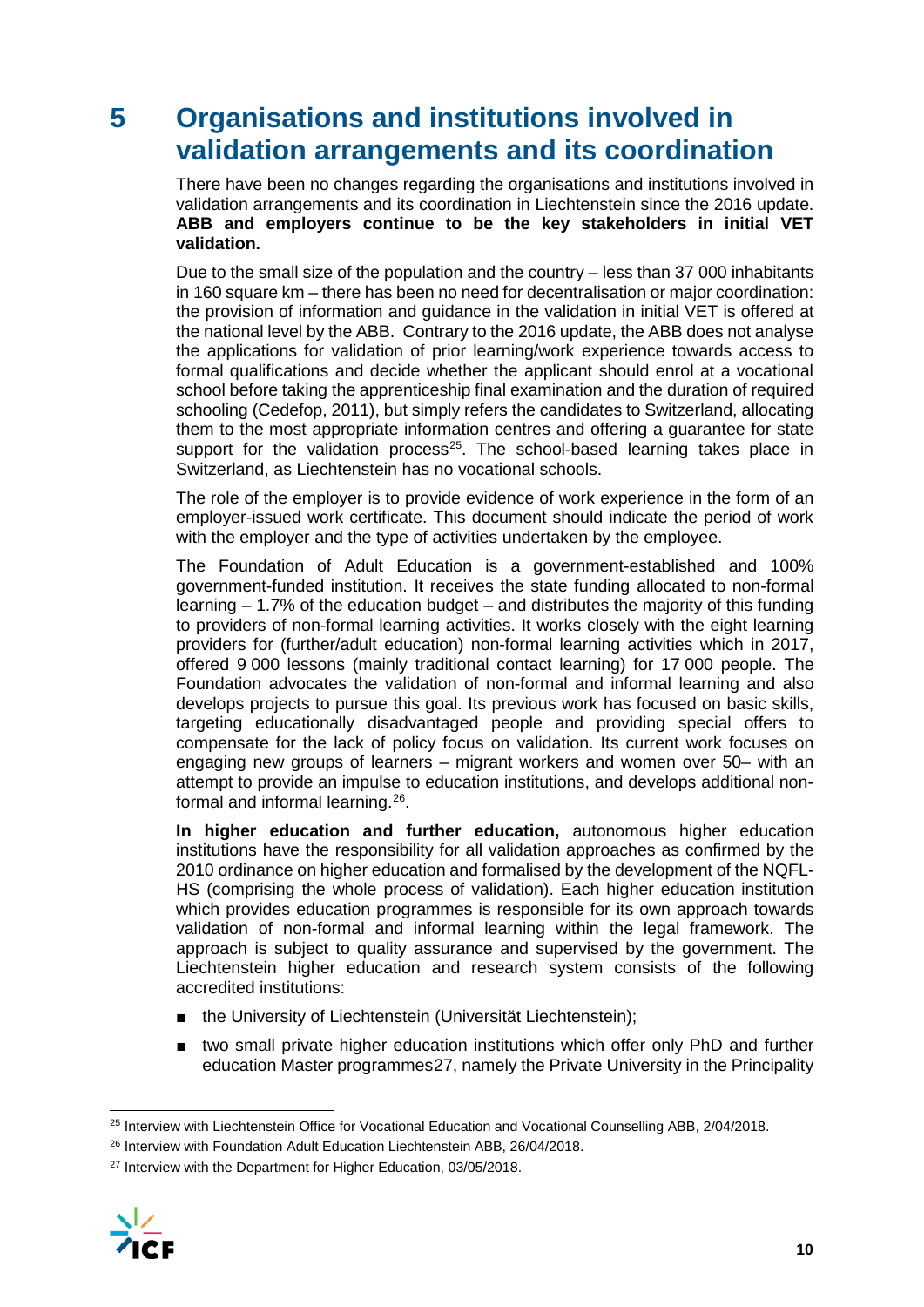of Liechtenstein (Private Universität im Fürstentum Liechtenstein, UFL) and the International Academy of Philosophy (Internationale Akademie für Philosophy im Fürstentum Liechtenstein, IAP); and

■ the Liechtenstein Institute, a research institute which has no education provision.

# **6 Information, advice and guidance**

## **6.1 Awareness-raising**

There are no significant measures to improve awareness of validation among guidance practitioners or human resources managers so that they can direct individuals to validation systems as appropriate.

There are also no specific awareness raising campaigns/approaches in place to reach out to individuals who are less likely to be aware of validation opportunities or directly come forward to seek information about validation or outreach activities for marginalised adults/young people. Notably there are no translations available in English or other languages which could help reach out to newly arrived migrants with limited skills in German.

## **6.2 Information, advice and guidance**

In VET, in line with the 2016 update, ABB, through its Gateway Portal (*Eingangsporta*l), established in 2009, remains the main source of information. The Gateway Portal provides information to individuals regarding the validation process for non-formal and informal learning[28.](#page-11-0) The support to individuals covers the online platform as the first point of access, online material and face-to-face interview.

Information by the ABB is publicly financed and free of charge, apart from the nominal fee of EUR 45 (CHF 50) charged to candidates who take part in the interview with the ABB. This interview covers the benefits of, and opportunities for validation, as well as the relevant procedures. The ABB also allocates the candidates to the most appropriate VET centre in Switzerland which offers further advice on validation (*Abklärungszentren*). Candidates are expected to attend an Information Event at the relevant advice centre. Detailed information is available on the following aspects: (i) target groups of validation, (ii) knowledge relevant to employers regarding the validation process and (iii) the approximate length of the process. Participation in the information event is a mandatory step before the candidates can proceed to the next step. During and after the skills audit and when preparing for the panel assessment, the candidates have access to guidance seminars or coaching.

**In higher education**, no special information sources could be identified. The ABB provides information to applicants interested in higher education<sup>29</sup>. Information on validation is offered to applicants individually in cases where they ask for admission to a study programme without a *Matura* as well as for recognition of non-formal and informal learning.

<span id="page-11-1"></span><span id="page-11-0"></span><sup>29</sup> Interview with the Department for Higher Education, 03/05/2018.



 <sup>28</sup> https://www.llv.li/#/12554/amt-fur-berufsbildung-und-berufsberatung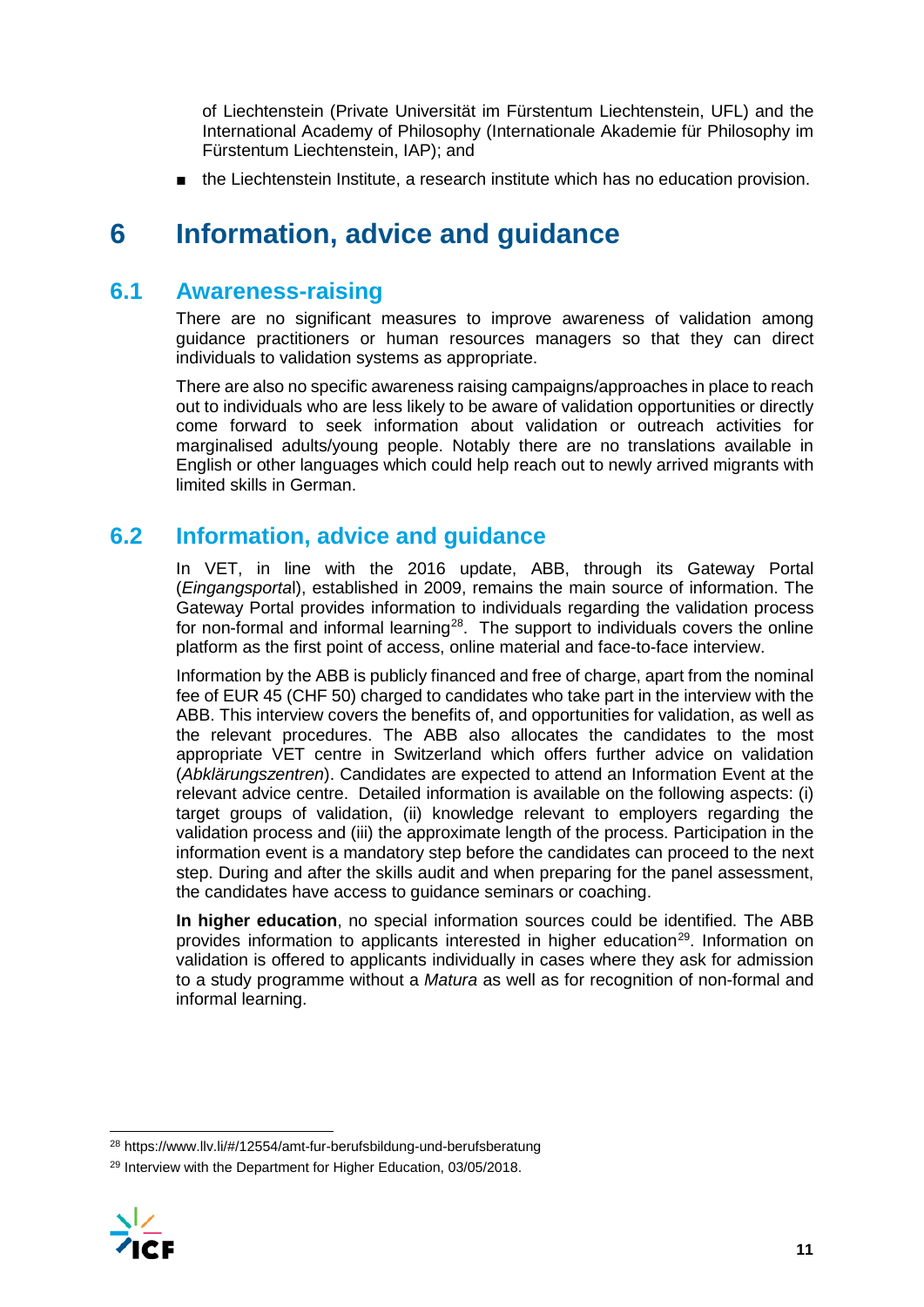# **7 Validation Practitioners**

## **7.1 Profile of validation practitioners**

**There is limited information on the profiles of the validation professionals in initial VET** since the validation processes, excluding step 1 (information and advice,) take place in Switzerland. ABB has one counsellor tasked with validation (and a deputy), along with other duties $30$ .

**In higher education institutions** there is no central administrative staff for recognition and validation. Practitioners are typically faculty level administrative staff who are tasked with validation along with other duties<sup>31</sup>. The head of the faculty is always involved in the validation.

## **7.2 Qualification requirements**

In line with the 2016 update, the mandatory requirements for the ABB counsellors and administrative staff in the higher education institutions are related to the general qualifications, which are not specific to the validation of non-formal and informal learning.

## **7.3 Provision of training and support to validation practitioners**

There is limited information on the training and support provided to validation practitioners.

While the ABB staff member tasked with validation in initial VET is in collaboration with the various Swiss VET centres that offer information on validation, (*Aufklärungszentren*) and also attends the annual meetings with all Gateway portals in Switzerland, these interactions focus on validation of non-formal and informal learning.<sup>[32](#page-12-2)</sup>

In the same vein, the Department of Higher Education in its role as National Information Centre for Academic Recognition (ENIC/NARIC Liechtenstein) organises annual meetings for higher education staff in charge of recognition questions, which also include validation of non-formal and informal learning, in order to facilitate the development of university-wide policies as well as sector specific shared policies. In addition to national level workshops, there are also institution level workshops as well as regional meetings where representatives of neighbouring countries are invited.

# **8 Quality assurance**

The Swiss, and to a lesser degree the European quality standard, play a key role in VET and higher education in Liechtenstein.

While Liechtenstein is a member of the European Network for Quality Assurance in VET (EQAVET), which develops common principles and tools for quality improvement in VET, the Swiss quality assurance framework and standards remain the main basis

<span id="page-12-2"></span><span id="page-12-1"></span><sup>32</sup> Interview with Liechtenstein Office for Vocational Education and Vocational Counselling ABB, 26/04/2018.



<span id="page-12-0"></span> <sup>30</sup> Interview with Liechtenstein Office for Vocational Education and Vocational Counselling ABB, 26/04/2018.

<sup>31</sup> Interview with the Department for Higher Education, 03/05/2018.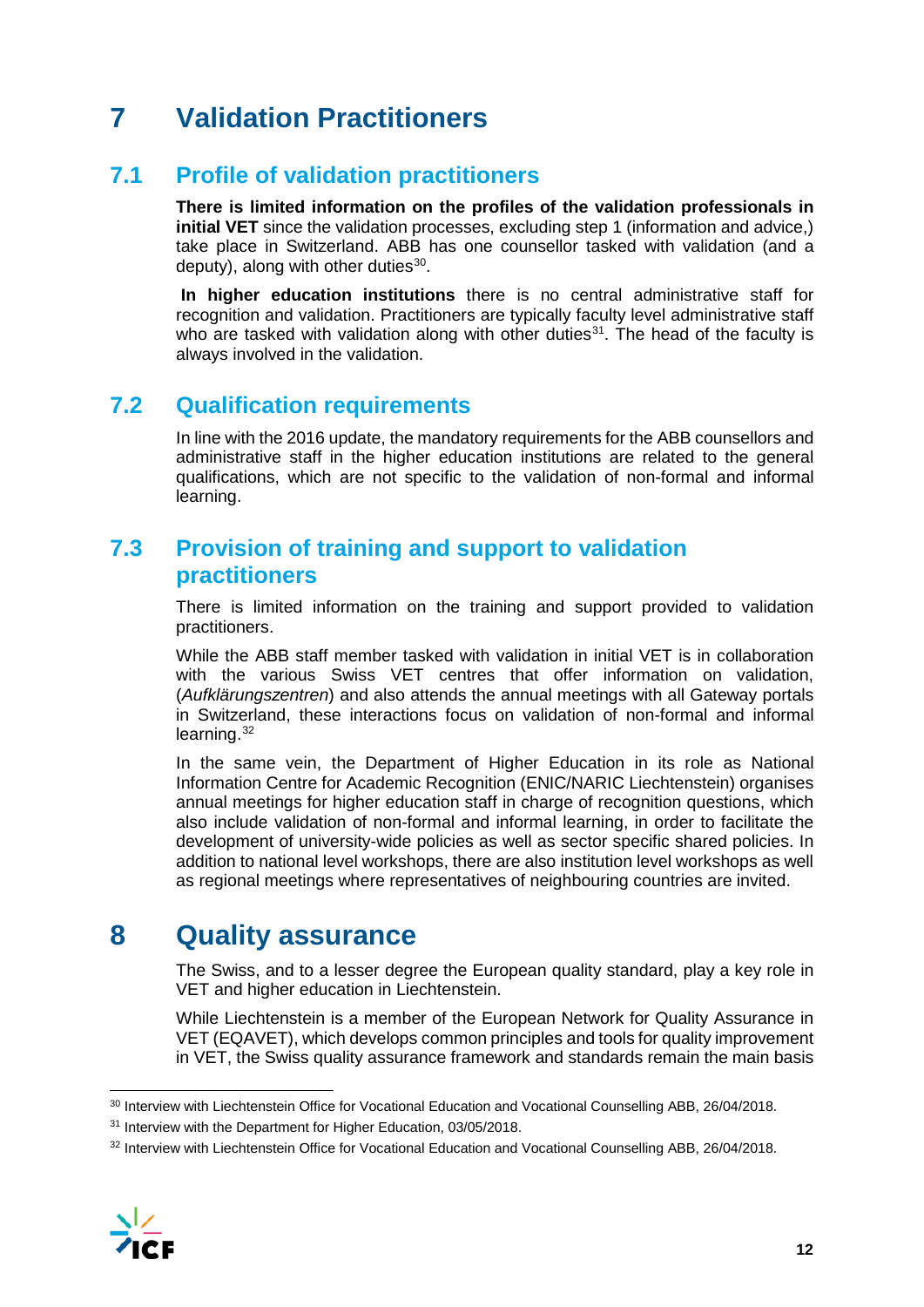for Liechtenstein's system, given the close cooperation between the two countries, especially in validation and other aspects of VET<sup>[33](#page-13-0)</sup>.

The Swiss Quality Assurance systems and procedures are supported by reliable, valid and credible assessment methodologies and tools. These tools include, among other things, checklists regarding the quality assurance requirements and measures for various aspects of validation and different stakeholders. There are checklists for:

- the development and adjustment of qualification profiles and rules for achieving these profiles;
- the vocational education offices (*Berufsbildungsämter*) of the cantons;
- the Gateway Portals (consulting authorities);
- the competence identifying and documenting organisations;
- the experts of the organisation of examinations within the cantons; and
- the validation organisations.

Since 2010, Liechtenstein has featured two main projects on quality assurance in VET:

- *Qualicarte* a voluntary instrument for enterprises based on quality requirements focusing on recruitment, introduction of students, educational process, responsibilities and certification/degrees.
- *QualüK* a mandatory tool for industry-wide courses (*überbetriebliche Kurse*) based on 15 quality requirements focusing on content, organisation, trainers, financing and partnerships $34$ .

**In higher education, the institutions are supervised by the Office of Education under the Ministry of Education and expected to be accredited**. All higher education institutions must be approved (accredited) by the government based on a regular evaluation by an EQAR registered Quality Assurance Agency. Quality criteria in place are in line with the European Standards and Guidelines (ESG). Higher education institutions are legally obliged to have an internal quality assurance system in place.

# **9 Inputs, outputs and outcomes**

## **9.1 Funding**

The funding arrangements for validation in initial VET include the costs of the validation for the ABB and education and training institutions which are covered by individual users (CHF 50) and the ABB through public budgets $35$ . Companies do not contribute to the funding and there are no tax regulations to incentivise their participation. In higher education, the costs tend to be aligned with the costs of the regular admission processes<sup>36</sup>.

<span id="page-13-3"></span><span id="page-13-2"></span><sup>36</sup> Interview with the Department for Higher Education, 03/05/2018.



<span id="page-13-0"></span><sup>33</sup> Interview with Liechtenstein Office for Vocational Education and Vocational Counselling ABB, 26/04/2018. <sup>34</sup> *Ibid.*

<span id="page-13-1"></span><sup>35</sup> Interview with Liechtenstein Office for Vocational Education and Vocational Counselling ABB, 26/04/2018.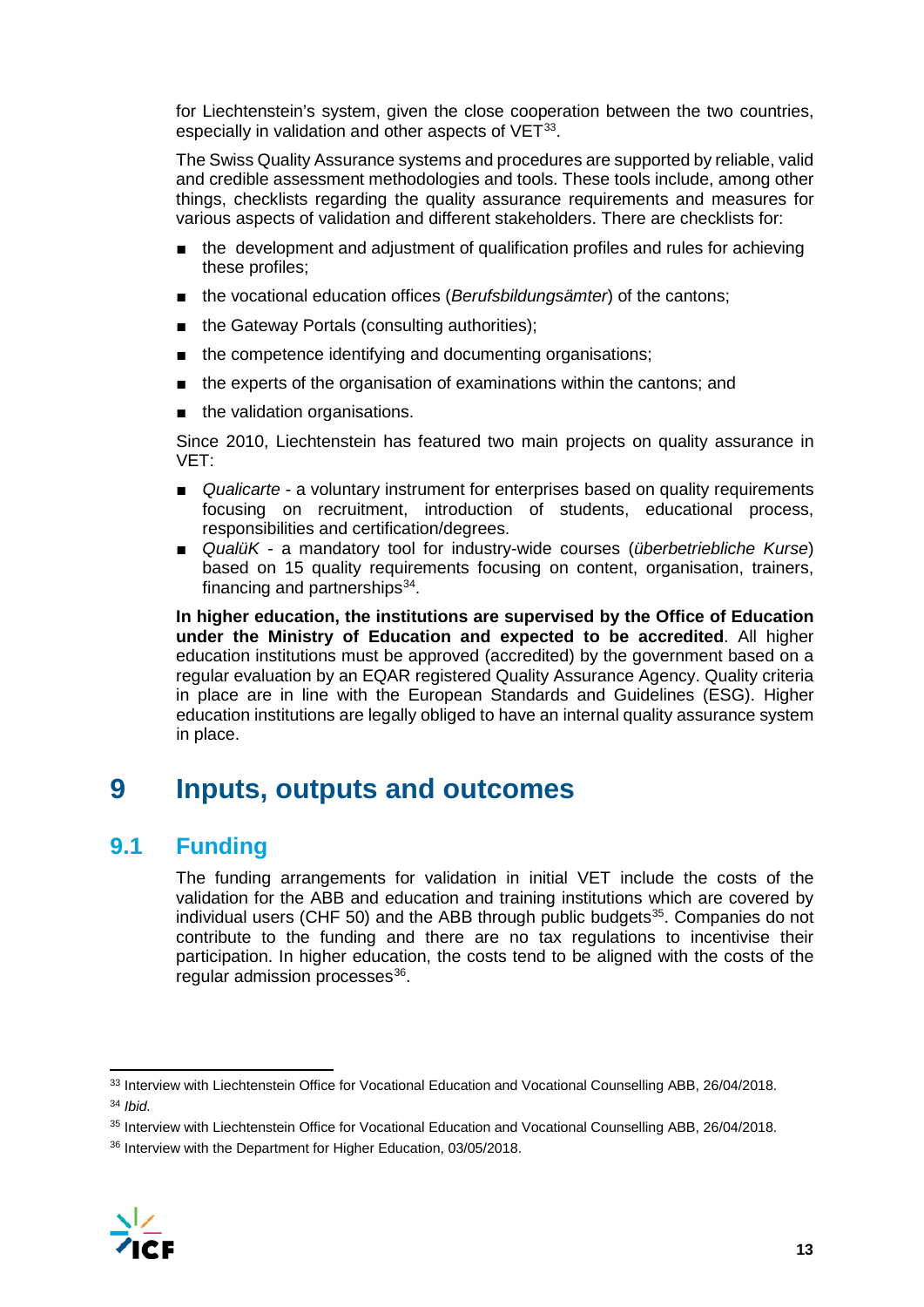## **9.2 Distribution of costs**

The applicants registered with the ABB for VET validation receive a guarantee for a state subsidy to cover the costs of the validation process. Any resident of Liechtenstein is eligible to benefit from this support<sup>37</sup>. In contrast to the information in the previous country updates, the state subsidy follows the candidate but is paid to the respective education institution against an invoice. As mentioned previously, the ABB also collects a nominal fee for its services. The updated costs are outlined in the table below.

| <b>Step of the validation</b><br>procedure | <b>Cost</b>   | Cost covered by |
|--------------------------------------------|---------------|-----------------|
| Step 1 and 2                               | CHF 1 300     | ABB             |
| Step 3, 4 and 5                            | CHF 1 000     | ABB             |
| Complementary education                    | CHF 5400      | ABB             |
| Fees for ABB service                       | <b>CHF 50</b> | Candidate       |

#### Table 9.1 Allocation of costs within the validation process in VET

*Source:* Interview with ABB, 26/04/2018.

The indirect costs for individuals include the (work) time foregone during the validation process which for those in employment usually leads to a salary reduction as well as the time devoted to the validation process including the development of a detailed dossier with documentation and evidence of their knowledge, skills, and competences which have been acquired through non-formal or informal learning<sup>38</sup>.

Liechtenstein does not offer tax incentives for firms to engage in validation schemes of the vocational sector.

**In higher education**, each higher education institution decides on the fees for an admission approach *sur dossier*. In the University of Liechtenstein there are no separate fees for validation - the costs are covered by the general application fee<sup>[39](#page-14-2)</sup>. There is no central level information on the validation costs of the private higher education institutions<sup>[40](#page-14-3)</sup>. There are no financial incentives for higher education institutions to engage in validation $41$ .

### **9.3 Evidence of benefits to individuals**

There is currently limited evidence of the benefits, including cost-effectiveness, due to small numbers of validation cases in Liechtenstein. The main benefits of the validation arrangements in VET include improved employability as well as enhanced access to further training as a result of the skills validation. The 2016 report, based on information from ABB, notes that individuals who are going through the VET validation of non-formal or informal skills are more likely to keep their jobs than other

<span id="page-14-4"></span><span id="page-14-3"></span><sup>41</sup> *Ibid.*



<span id="page-14-0"></span><sup>&</sup>lt;sup>37</sup> Interview with Liechtenstein Office for Vocational Education and Vocational Counselling ABB, 26/04/2018.

<span id="page-14-1"></span><sup>38</sup> Interview with Liechtenstein Office for Vocational Education and Vocational Counselling ABB, 26/04/2018.

<span id="page-14-2"></span><sup>&</sup>lt;sup>39</sup> Interview with the Department for Higher Education, 03/05/2018.

<sup>40</sup> *Ibid.*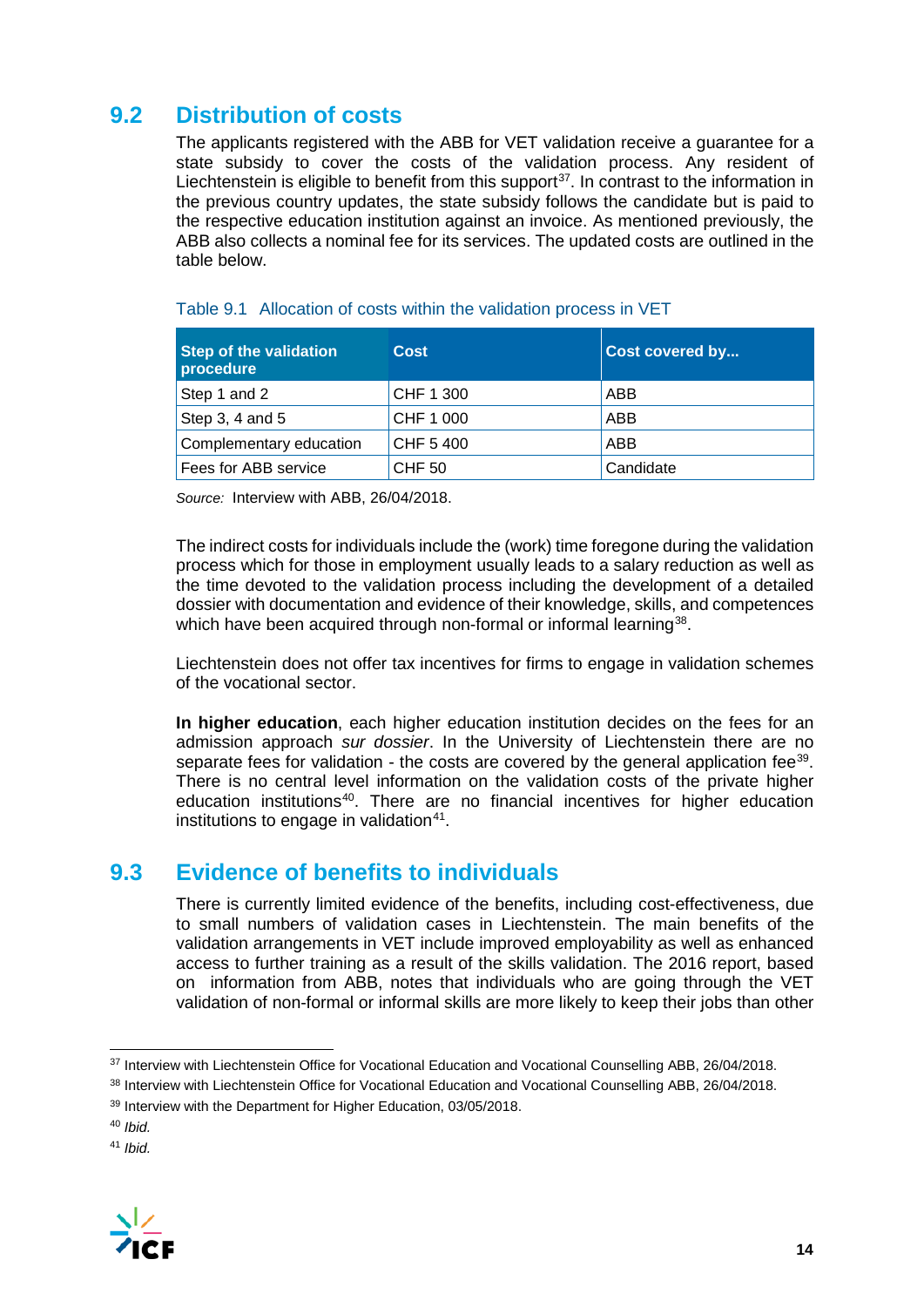low-skilled employees and more interested in additional training and increasing their prospects to find new employment. Furthermore, the validation could improve the integration and flexibility of mobile EU-citizens in Liechtenstein's labour market by allowing them to change jobs while demonstrating their skills; however given the low policy focus and take-up of validation this has remained a theoretical option<sup>42</sup>.

## **9.4 Beneficiaries and users of validation processes**

### **9.4.1 Validation trends**

Since 2016 update some progress has been made in the monitoring of the validation users, however detailed data is only available at the level of education providers, i.e. higher education institutions in Liechtenstein and VET schools in Switzerland.

Validation in initial VET has stagnated, given that in 2017 there were no interested candidates<sup>43</sup>. Only two residents of Liechtenstein have so far gained their vocational qualification using the validation process<sup>44</sup>. In initial VET, the 2016 update showed that about 20 individuals were using the validation system, but for the 2018 update such data are not available.

The very low numbers can be explained by the high effort of the validation process in comparison to regular vocational training. The ABB stressed that potential users generally prefer to take part in part-time adult education through evening classes which allows them to keep their day job, rather than engaging in a long and demanding process of validation<sup>[45](#page-15-3)</sup>.

**As noted in the 2016 update, Liechtenstein is in the process of developing a higher education monitoring system which will cover admission processes.** The vast majority (90%) of Liechtenstein's higher education students are studying outside of the country, while 90% of the students in Liechtenstein are non-nationals, usually from the neighbouring countries<sup>46</sup>. Currently the Department of Higher Education is collecting data on access qualifications which have not yet been integrated in the education statistics due to the challenges in the quality of the data<sup>47</sup>. The access data shows that only a few individuals have accessed higher education without formal qualifications[48](#page-15-6). Due to the data privacy reasons there are no publicly available data on the users of validation since they could be easily identifiable due to the small numbers. The data situation is expected to improve in the future. For instance Liechtenstein's education report, which will also cover validation, is currently in the pilot phase, with the first report scheduled for publication in 2020<sup>[49](#page-15-7)</sup>.

According to the Department of Higher Education, the University of Liechtenstein is in practice implementing a ceiling to limit the number of validation applicants at 5-10% of the total number of students (600 maximum) although this is not explicit in the

<span id="page-15-7"></span><span id="page-15-6"></span><sup>49</sup> *Ibid.*



<span id="page-15-0"></span> <sup>42</sup> Interview with the Foundation Adult Education Lichtenstein, 26/04/2018.

<span id="page-15-1"></span><sup>43</sup> Interview with Liechtenstein Office for Vocational Education and Vocational Counselling ABB, 26/04/2018.

<span id="page-15-2"></span><sup>44</sup> Communication from the Liechtenstein Office for Vocational Education and Vocational Counselling ABB, 23/04/2018.

<span id="page-15-3"></span><sup>45</sup> Interview with Liechtenstein Office for Vocational Education and Vocational Counselling ABB, 26/04/2018.

<span id="page-15-4"></span><sup>46</sup> Interview with the Department for Higher Education, 03/05/2018.

<span id="page-15-5"></span><sup>47</sup> *Ibid*.

<sup>48</sup> *Ibid.*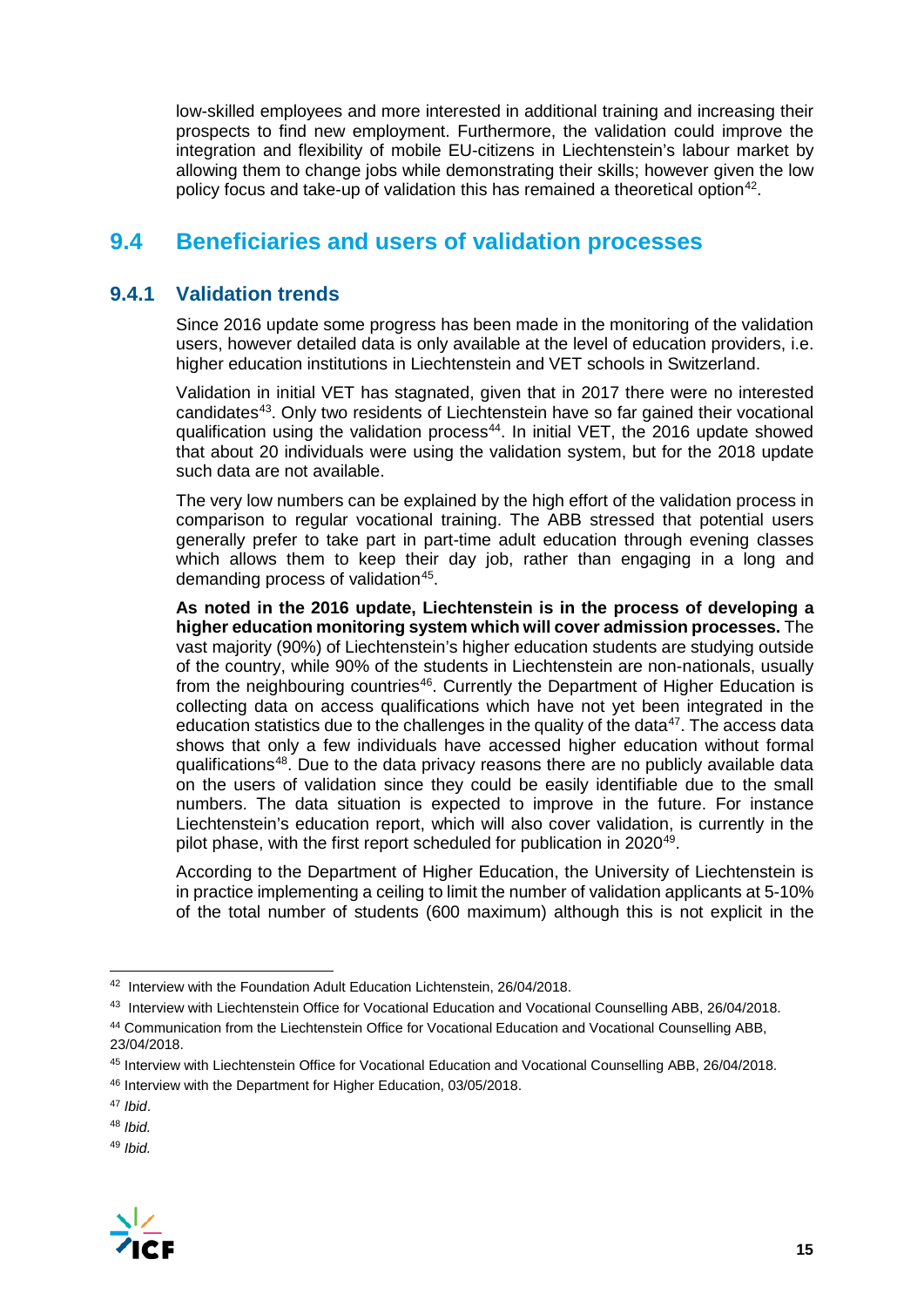university regulations or admission information<sup>[50](#page-16-0)</sup>. The current data shows that the number of validation users in negligible[51.](#page-16-1) The *de facto* cap is likely to reduce the number of possible validation applications for admission to university programmes.

Part of the solution to challenges in validation could be found in cross-border regional collaboration where higher education institutions work closely with the institutions in the neighbouring countries. Given the costs and efforts involved in the validation process<sup>[52](#page-16-2)</sup>, the University of Liechtenstein has so far not expressed a demand or wish for such a cooperation.

### **9.4.2 Validation users**

The validation processes in initial VET are in principle serving adults with skills developed in the workplace that have not been recognised through formal qualifications. However, as noted above, in 2017, there were no candidates for VET validation $53$ .

In contrast to the 2016 update, and as noted above, Liechtenstein now has data available on the validation users in higher education, if they have been accepted to higher education programmes. According to the Department of Higher Education, the low numbers suggest a lack of demand for validation<sup>54</sup>. However, given the data on applicants<sup>[55](#page-16-5)</sup>, there may be significant latent demand.

Given the overall small number of individuals who have been involved in the validation of non-formal and informal education in initial VET or higher education, there is no clear pattern for the validation users in terms of age, gender, qualification level achieved, target group, citizenship status etc. and it is not clear to what extent the validation serves non-nationals or individuals with non-traditional backgrounds.

### **9.4.3 Validation and disadvantaged groups**

In general, Liechtenstein's validation system in Initial VET and higher education does not target disadvantaged groups. Currently, there are no specific initiatives to use validation to support disadvantaged groups such as low-qualified adults eligible for upskilling pathways, migrants, early school leavers, unemployed people, people with disabilities etc. Previously, the European collaborative projects such as the (now completed) AWICO (Assessment of Wider Competences) highlighted in the 2014 and 2016 reports, focused on individuals who are disadvantaged in the labour market and/or in the education system due to their low formal qualification level<sup>56</sup>.

Support for migrants and refugees is available through the general process of Initial VET and higher education validation, but the current system may disadvantage them given their low language proficiency (Cedefop, 2011).

In higher education there are no special validation procedures for migrants and refugees, although the process itself is aligned with the Lisbon Convention<sup>[57](#page-16-7)</sup>.

<span id="page-16-7"></span><span id="page-16-6"></span><sup>57</sup> Interview with the Department for Higher Education, 03/05/2018.



<span id="page-16-0"></span> <sup>50</sup> *Ibid*.

<span id="page-16-1"></span><sup>51</sup> *Ibid.*

<span id="page-16-2"></span><sup>52</sup> *Ibid*.

<span id="page-16-3"></span><sup>53</sup> Interview with Liechtenstein Office for Vocational Education and Vocational Counselling ABB, 26/04/2018.

<span id="page-16-4"></span><sup>54</sup> *Ibid.*

<span id="page-16-5"></span><sup>55</sup> Interview with the Department for Higher Education, 03/05/2018

<sup>56</sup> http://www.erwachsenenbildung.li/Portal/UserFiles/files/awico.pdf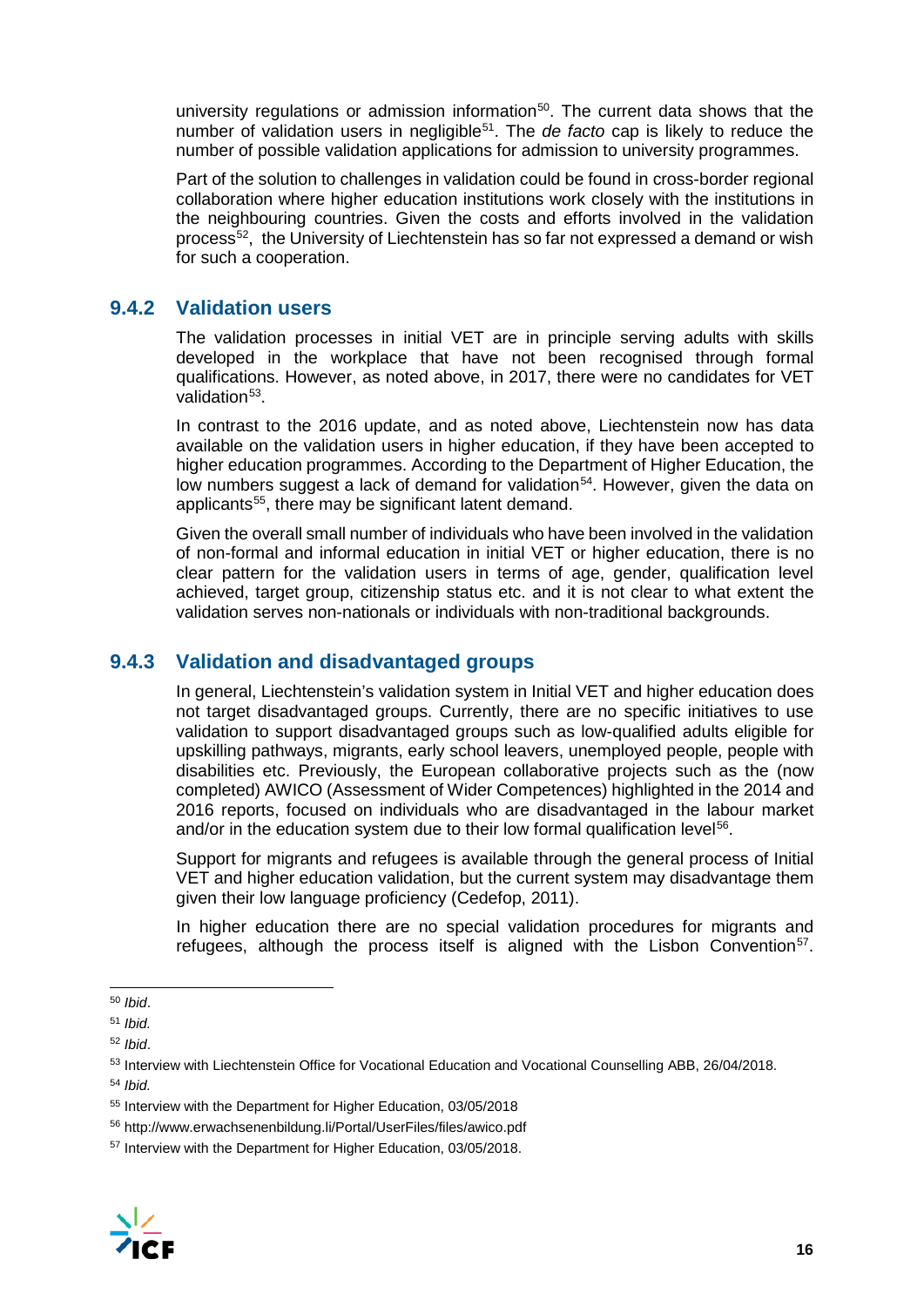Currently the higher education participation by refugees is low, and the Department of Higher Education estimates that only 2 to 3 refugees are now studying in higher education institutions. This is partly due to the fact that Liechtenstein does not offer bachelor's programmes in English, whereas at Master level the refugees would enter through the standard application system. The Department is not aware whether their access involved any validation procedures beside regular recognition of access qualification of prior learning in another institution.<sup>[58](#page-17-0)</sup>

# **10 Validation methods**

There have been no significant changes In Liechtenstein on the validation methods since the 2016 update. The validation process in both initial VET and higher education is focused on a dossier/portfolio system as a basis for decisions by the validating stakeholders/institutions. The applicant's portfolio consists of documents and proofs of the individuals' knowledge, skills and competences acquired in different contexts, including especially non-formal and informal learning outcomes. The most frequently used methods in the VET validation are identified in the following table:

|                                                           | <b>Identification</b> | <b>Documentation</b> | <b>Assessment</b> |
|-----------------------------------------------------------|-----------------------|----------------------|-------------------|
| Debate                                                    |                       |                      | X                 |
| Declarative methods                                       | X                     | X                    |                   |
| Interview                                                 | X                     |                      | X                 |
| Observation                                               |                       |                      | X                 |
| Portfolio method                                          | X                     | X                    | X                 |
| Presentation                                              |                       |                      | X                 |
| Simulation and<br>evidence extracted<br>from work         |                       |                      | X                 |
| Tests and<br>examinations                                 |                       |                      | X                 |
| Other (e.g. e-learning<br>$methods$ ) – please<br>specify |                       |                      |                   |

Table 10.1 Main use of validation methods in the key phases of the validation process for VET

*Source: Cedefop (2011)*

There is limited knowledge of the extent to which the needs of different target groups and different purposes of education, labour market and the third sector are taken into account in the validation process. While the validation in initial VET is characterised by personalised support, the take-up by users is low. In general, based on the Swiss experience, employers have high confidence in the VET validation system given the thorough methods, but the heavy procedures discourage participation in validation as manifested in the lack of interest in 2017.

Liechtenstein and Switzerland are using ICT-based methods for testing for validation in initial VET. The above mentioned AWICO computer-based test to assess key skills (personal skills, communication, teamwork, problem solving, and conflict resolution)

<span id="page-17-0"></span> <sup>58</sup> *Ibid*.

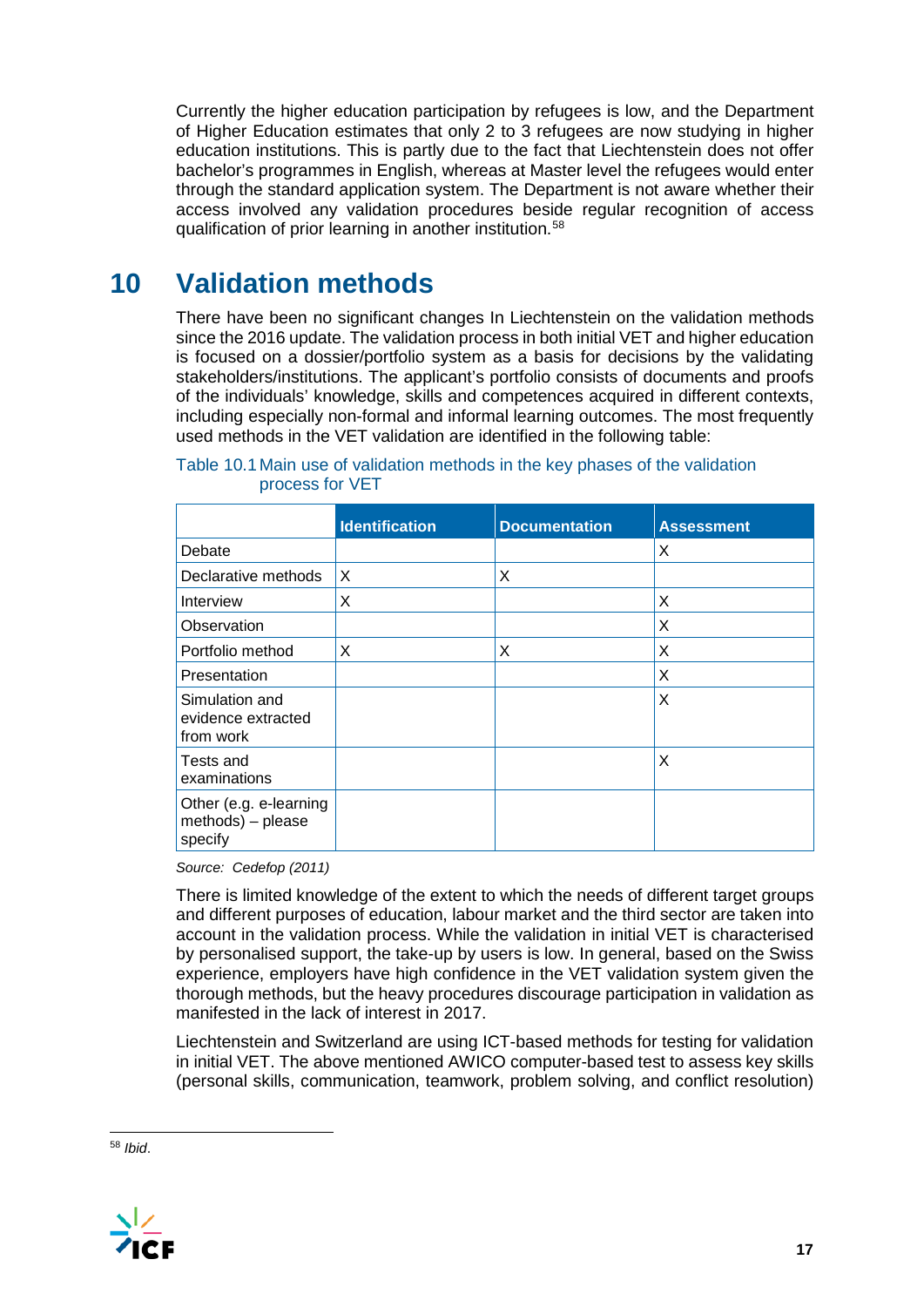has, however, been terminated due to the high costs involved in the updating of the system<sup>59</sup>. In higher education, ICT-based tests are currently not used in validation<sup>60</sup>.

# **11 The position of validation in society: visibility and trust**

**As noted above, the validation of non-formal and informal learning is not a focus of national learning strategies or structures in Liechtenstein.** The strategic goal of promoting validation of non-formal learning in further education and lifelong learning has not been pursued although it is part of the National Educational Strategy for 2020 (Government of Liechtenstein, 2011a). There is no centralised system or a holistic procedure for the validation of non-formal and informal learning across sectors, apart from approaches for initial VET and higher education.

**Not surprisingly, take-up by users of the initial VET validation system is at a very low level.** By May 2018 only two people from Liechtenstein had completed the validation in initial VET, while in 2017 there were no new candidates. The demanding efforts and long time required for the validation process contribute to the lack of interest in validation, compared to taking part in adult vocational education.

**Validation in the higher education sector is a legal right in bachelor and further education master programmes, but based on the decisions of autonomous institutions which so far have not developed institutionally shared regulations and procedures in validation.** The limited take-up of validation is partly caused by the de facto cap for validation applicants in the University of Liechtenstein which ensures that the maximum number of validation applications for admission remains small, and the number of validation users modest $61$ .

**The detailed and thorough validation process in the VET sector has gained the trust of employers, at least on the basis of Swiss experience.** Interest in validation among employers, trade unions and recruitment agencies is greatest in sectors which mainly employ low- or medium-skilled workers and often non-nationals (e.g. in cleaning, construction etc.)<sup>62</sup>.

**In general, however, there is limited understanding about the benefits of validation for the individual and the society.** There is no national push to include non-formal and informal learning in the NQF or prioritise validation, mainly because of the positive labour market and educational outcomes in Liechtenstein which implies that the majority of nationals have formal qualifications and the rate of early school leaving is low.

**There is scope for greater efforts in the validation of non-formal and informal learning, given the rate of change in the world of work, the important share of low skilled population, and significant migration flows which drive the economy**[63](#page-18-4). Liechtenstein is an highly industrialised country with 37% of total employment in the goods-producing industry in 2015 (Government of Liechtenstein, 2017b), which is subject to globalisation trends, including possibly relocation to low

<span id="page-18-4"></span><span id="page-18-3"></span> $63$  Ibid.



<span id="page-18-0"></span> <sup>59</sup> Interview with the Foundation Adult Education Liechtenstein, 26/04/2018.

<span id="page-18-1"></span><sup>60</sup> Interview with the Department for Higher Education, 03/05/2018

<span id="page-18-2"></span><sup>61</sup> *Ibid*.

<sup>&</sup>lt;sup>62</sup> Interview with Foundation Adult Education Liechtenstein, 26/04/2018.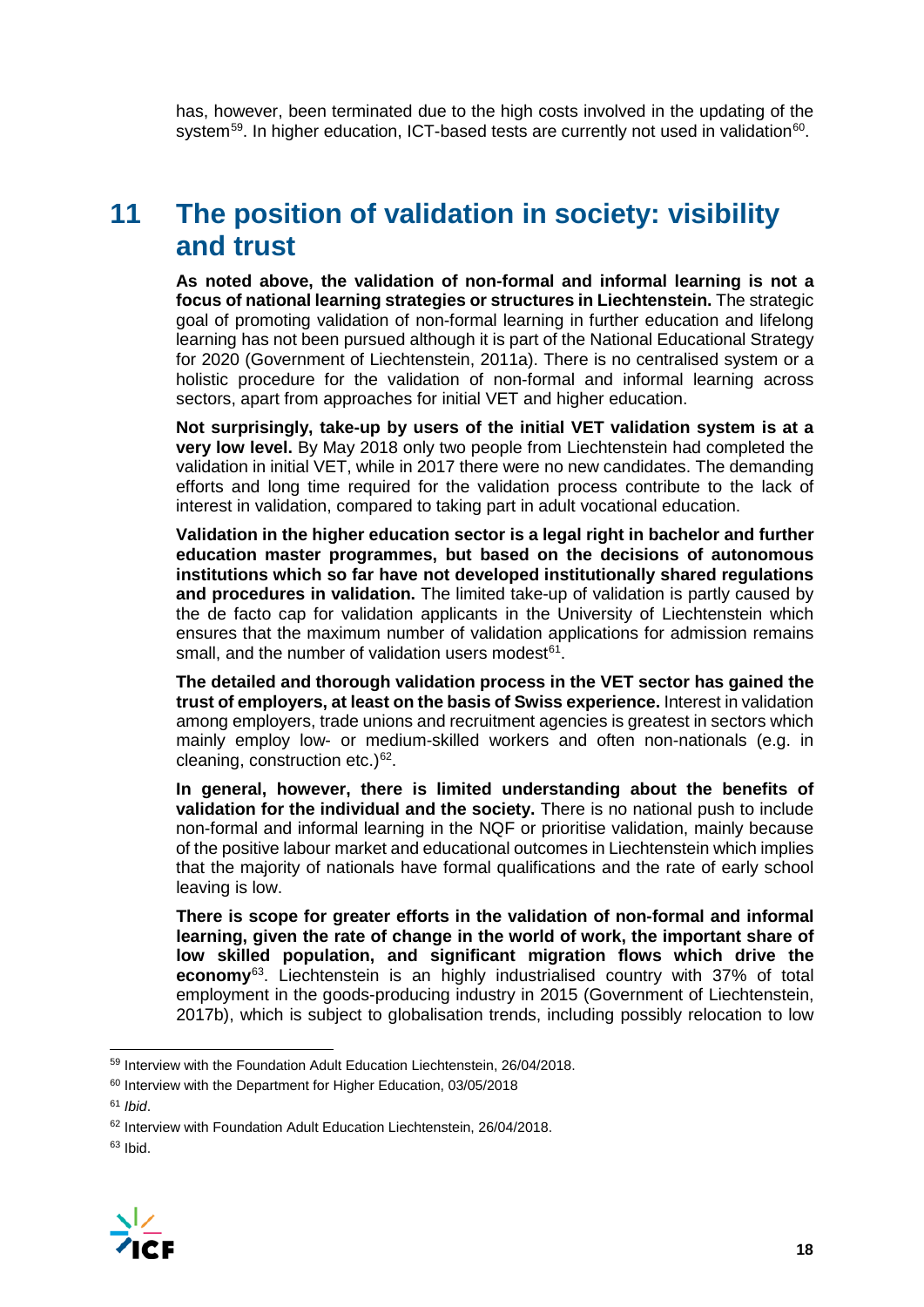wage countries. Currently, 15% of the population aged 25-64 lack qualifications. The low skilled population mostly consists of non-nationals who often populate the low wage occupations but lack a voice and power in society<sup>[64](#page-19-0)</sup> to access skills upgrading which would make them more flexible in the labour market. To address these challenges, the Foundation for Adult Learning has recently launched a project which targets new groups of learners – migrants and women over 50 – to highlight the benefits of skills upgrading for individuals and society, to make the best use of skills and to further influence the national policy agenda<sup>[65](#page-19-1)</sup>.

<span id="page-19-1"></span><span id="page-19-0"></span><sup>&</sup>lt;sup>65</sup>Interview with Foundation Adult Education Liechtenstein, 26/04/2018; see also see project presentation for http://www.erwachsenenbildung.li/Portal/UserFiles/files/Projektpraesentation\_Prezi.pdf



.

 <sup>64</sup> Liechtenstein does not allow double citizenship.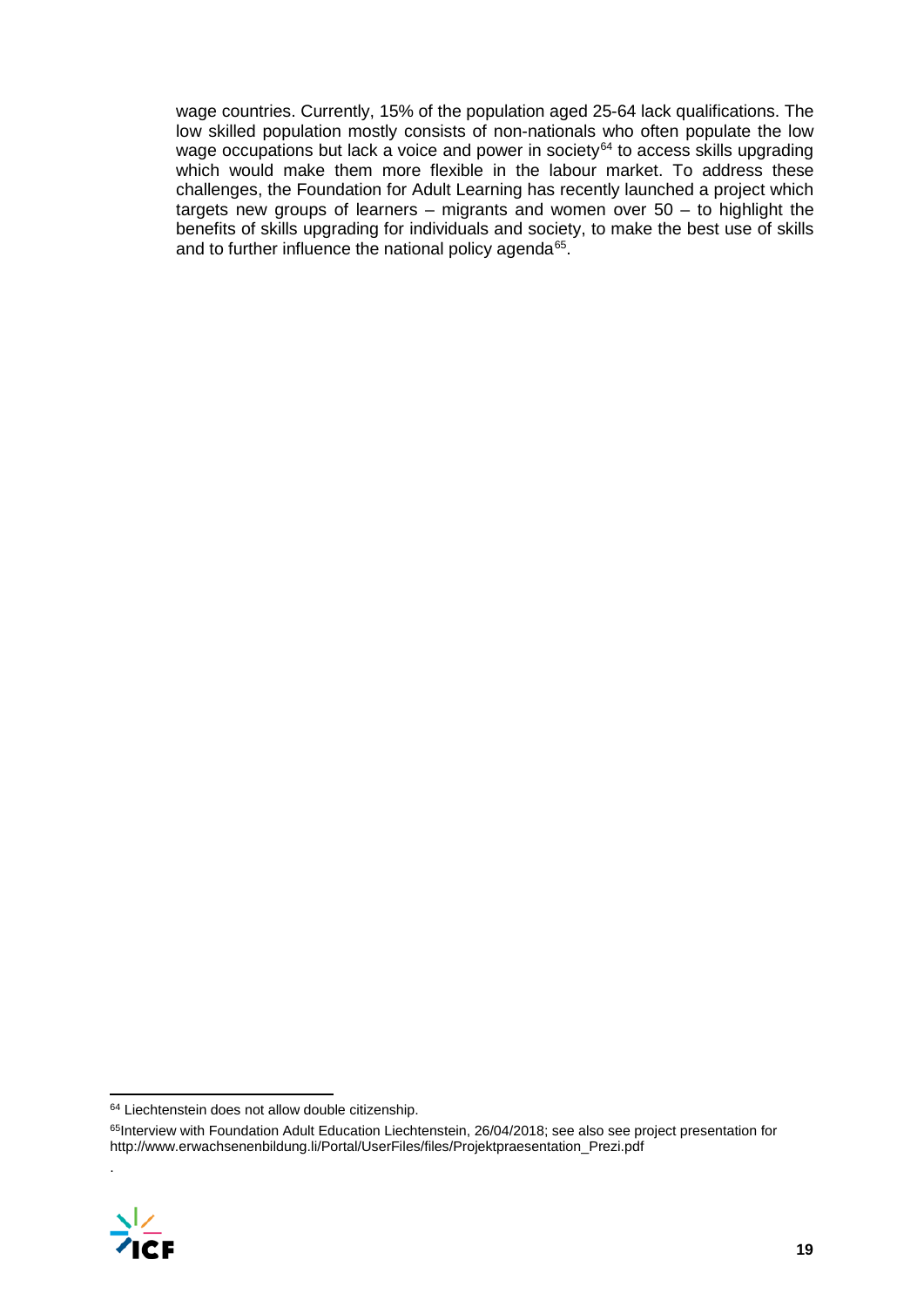#### **12: References**

#### **12.1 References**

#### **Literature:**

Cedefop (2011). European Inventory on Validation of Non-formal and Informal Learning 2010. Country Report: Liechtenstein. Luxembourg: Publications Office.

Government of Liechtenstein (2011a). Bildungsstrategie Fürstentum Liechtenstein 2020. [Strategy for Education 2020[\] https://www.llv.li/files/sa/pdf-llv-sa-broschuere\\_bildungsstrategie\\_2020.pdf](https://www.llv.li/files/sa/pdf-llv-sa-broschuere_bildungsstrategie_2020.pdf) [accessed 21.04.2018]

Government of Liechtenstein (2011b). Verordnung vom 16. August 2011 über das Hochschulwesen [Regulation of 16 August 2011 on Higher Education]

[https://www.gesetze.li/konso/2011337000?search\\_text=Verordnung%20von%2016.%20August%202011%](https://www.gesetze.li/konso/2011337000?search_text=Verordnung%20von%2016.%20August%202011%20%C3%BCber%20das%20Hochschulwesen&search_loc=text&lrnr=&lgblid_von=&observe_date=21.04.2018) [20%C3%BCber%20das%20Hochschulwesen&search\\_loc=text&lrnr=&lgblid\\_von=&observe\\_date=21.04.20](https://www.gesetze.li/konso/2011337000?search_text=Verordnung%20von%2016.%20August%202011%20%C3%BCber%20das%20Hochschulwesen&search_loc=text&lrnr=&lgblid_von=&observe_date=21.04.2018) [18](https://www.gesetze.li/konso/2011337000?search_text=Verordnung%20von%2016.%20August%202011%20%C3%BCber%20das%20Hochschulwesen&search_loc=text&lrnr=&lgblid_von=&observe_date=21.04.2018) [accessed 21.04.2018]

Government of Liechtenstein (2013). Qualifikationsrahmen für den Hochschulbereich im Fürstentum Liechtenstein [Qualifications framework for higher education in Liechtenstein[\] https://www.llv.li/files/sa/pdf](https://www.llv.li/files/sa/pdf-llv-sa-qualifikationsrahmen_fuer_den_hochschulbereich_im_fl_nqfl_hs_2013.pdf)[llv-sa-qualifikationsrahmen\\_fuer\\_den\\_hochschulbereich\\_im\\_fl\\_nqfl\\_hs\\_2013.pdf](https://www.llv.li/files/sa/pdf-llv-sa-qualifikationsrahmen_fuer_den_hochschulbereich_im_fl_nqfl_hs_2013.pdf) [accessed 21.04.2018]

Government of Liechtenstein (2017a). Verordnung vom 12. Dezember 2017 über den Nationalen Qualifikationsrahmen des Fürstentums Liechtenstein für Abschlüsse der Berufsbildung (NQFL-BBV) Berufsbildungsgesetz Berufsbildungsverordnung[. http://www.nqfl.li/Portals/0/2017396000.pdf](http://www.nqfl.li/Portals/0/2017396000.pdf) [accessed 23.04.2018]

Government of Liechtenstein (2017b). Liechtenstein in Figures 201[7 https://www.llv.li/files/as/fliz-englisch-](https://www.llv.li/files/as/fliz-englisch-2017.pdf)[2017.pdf](https://www.llv.li/files/as/fliz-englisch-2017.pdf) [accessed 3.5.2018]

LLV (2013) Bericht über die Überprüfung der Kompatibilität des Qualifikationsrahmens für den Hochschulbereich im Fürstentum Liechtenstein (NQ.FL-HS) mit dem Qualifikationsrahmen für den europäischen Hochschulraum. [Report on the review of the compatibility of the qualifications framework for higher education in the Principality of Liechtenstein (NQ.FL-HS) with the qualifications framework for the European Higher Education Area][. https://www.llv.li/files/sa/nqfl-hs-prufbericht-v130710-def.pdf](https://www.llv.li/files/sa/nqfl-hs-prufbericht-v130710-def.pdf) [accessed 21.04/2018]

LLV (2017). Zuordnungsbericht. Der Nationale Qualifikationsrahmen des Fürstentums Liechtenstein (NQFL)[. http://www.nqfl.li/Portals/0/NQFL%20%20DE%202017.pdf](http://www.nqfl.li/Portals/0/NQFL%20%20DE%202017.pdf) [accessed 23.04.2018]

#### **Websites**:

ABB Office for Vocational Education and Vocational Counselling (Amt für Berufsbildung und Berufsberatung[\) https://www.next-step.li/](https://www.next-step.li/) [accessed 21.04.2018]

AIBA. Agency for International Education Affairs Liechtenstein (Die Agentur für Internationale Bildungsangelegenheiten)[. https://www.aiba.li/](https://www.aiba.li/) [accessed 21.04/2018]

ERIC-NARIC. Liechtenstein.<http://www.enic-naric.net/liechtenstein.aspx>[accessed 21.04.2018]

Eurydice. Liechtenstein: Validation of Non-formal and Informal Learning. [https://webgate.ec.europa.eu/fpfis/mwikis/eurydice/index.php/Liechtenstein:Validation\\_of\\_Non](https://webgate.ec.europa.eu/fpfis/mwikis/eurydice/index.php/Liechtenstein:Validation_of_Non-formal_and_Informal_Learning)[formal\\_and\\_Informal\\_Learning](https://webgate.ec.europa.eu/fpfis/mwikis/eurydice/index.php/Liechtenstein:Validation_of_Non-formal_and_Informal_Learning) [accessed 01.04.2018]

Eurydice National Education System. Liechtenstein[. https://eacea.ec.europa.eu/national](https://eacea.ec.europa.eu/national-policies/eurydice/content/liechtenstein_en)[policies/eurydice/content/liechtenstein\\_en](https://eacea.ec.europa.eu/national-policies/eurydice/content/liechtenstein_en) [accessed 18.04/2018]

Foundation Adult Education Liechtenstein (Stiftung Erwachsenenbildung) <http://www.erwachsenenbildung.li/> [accessed 21.04/2018]